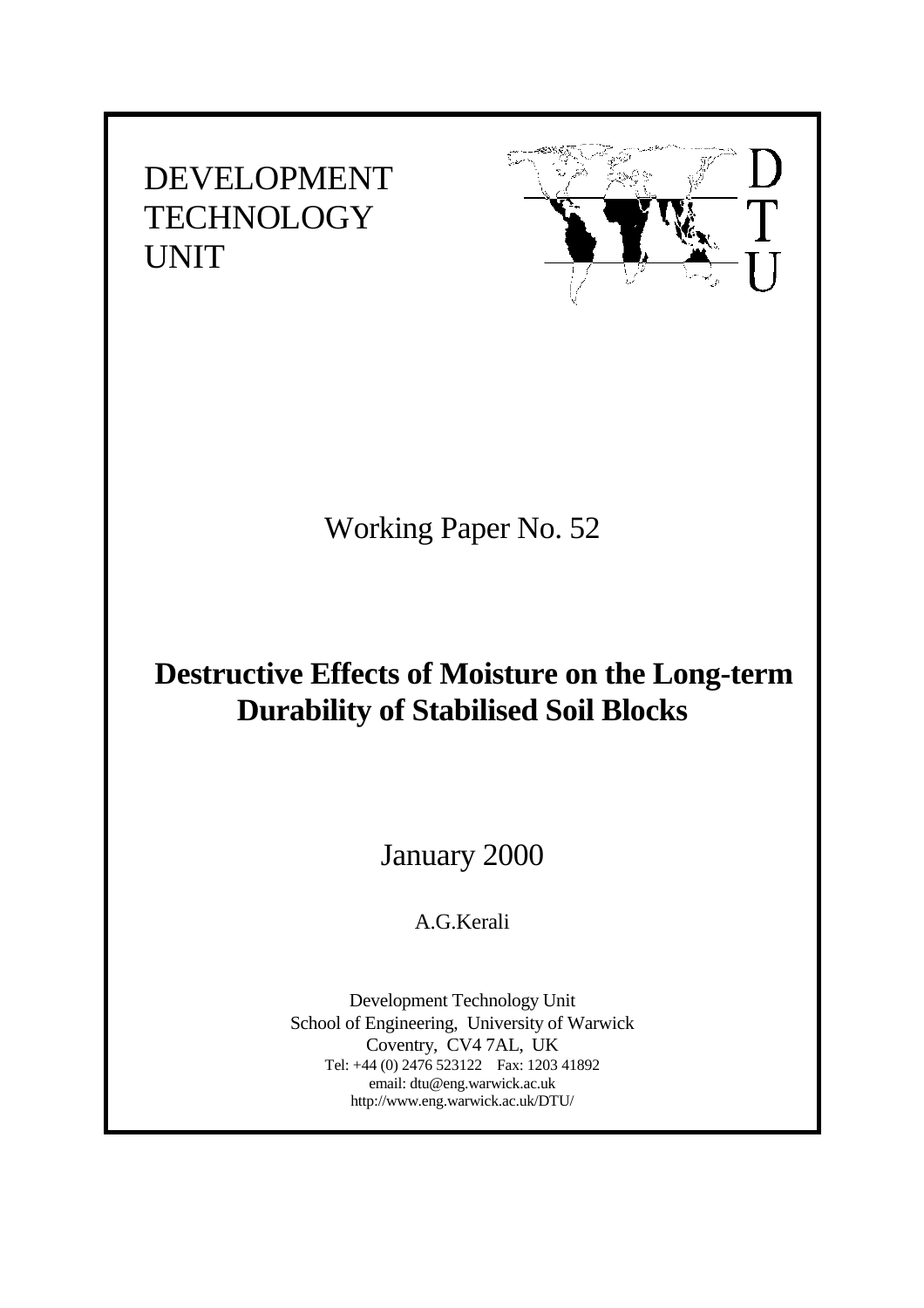#### **DTU Working Paper 52** February 2000

# **DESTRUCTIVE EFFECTS OF MOISTURE ON THE LONG TERM DURABILITY OF STABILISED SOIL BLOCKS**

# **by A G Kerali**

#### **1. INTRODUCTION**

This working paper describes the summary of the research conducted at the University of Warwick during the 1998/99 academic year. The purpose of the research was to investigate the main mechanisms responsible for the deterioration of compressed stabilised earth blocks, hereinafter referred to as blocks, and to propose remedial measures for their improvement. The scope of the working paper at this stage is limited to the study of the influence of moisture on the durability of blocks.

A working paper describing the influence of moisture on the durability of blocks has been long overdue. A compressed stabilised earth building block may be defined as one formed from a loose mixture of soil and/or fine aggregate, a stabiliser and water in a damp mix which is compressed to form a dense block before the stabiliser hardens (Gooding and Thomas, 1995). After hardening the block should be able to demonstrate higher compressive strengths, better dimensional stability even on wetting and improved durability, than a similar block produced in the same manner but without the addition of the stabiliser. However, since the blocks are produced from soil as the bulk constituent, and given the poor resistance of soil to water, the long term behaviour of the blocks are dependent on the environment and on time (Fitzmaurice, 1958). For this reason, since the introduction of blocks a few decades ago, interest has been growing in understanding the critical factors governing the long-term durability of the material. The durability of blocks is likely to remain a major concern in the foreseeable future. Blocks may be popular and widely used in developing countries, but aggressive environmental conditions such as cyclic changes of moisture content, temperature and pressure over prolonged periods have tended to result in the unexpected shortening of their working life. This has been facilitated either through production shortcomings, or through irreversible changes in the microstructure of the material leading to failure (Tibbets, 1982). This working paper recognises the fact that although in practice several causes of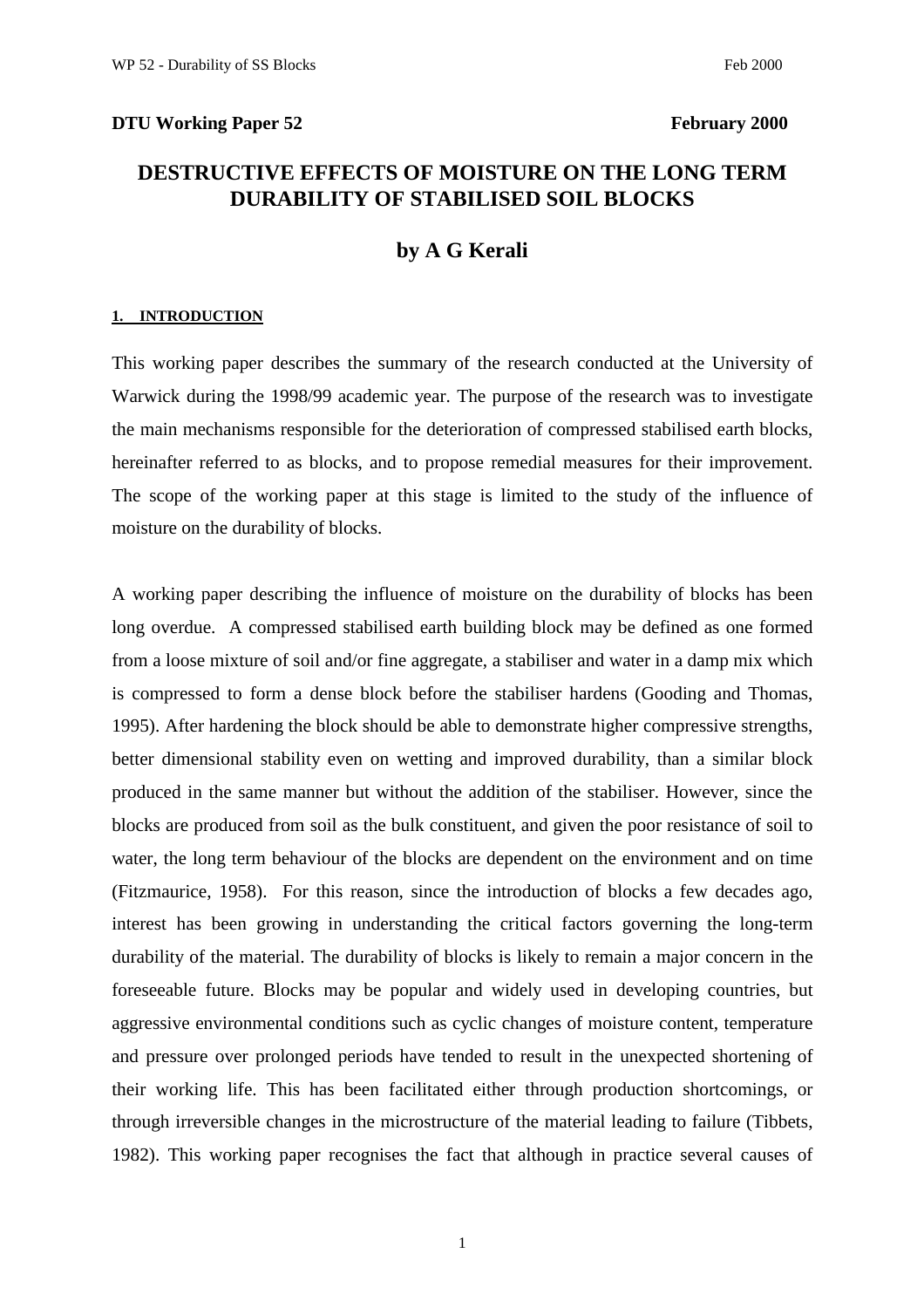deterioration my occur simultaneously, with synergy and a cumulative effect, it is nevertheless important to identify the most critical mechanisms, understand the processes involved, and propose remedial measures. This paper suggests that moisture, resulting from driving rains, rising damp, or the condensation of vapour is the most serious factor influencing the deterioration of blocks. If blocks are to become more widely accepted in future as alternative durable building material, then they must be seen to overcome the major drawback of their inability to resist prolonged exposure to moisture (Fitzmaurice, 1958; Agarwal, 1981; Spence and Cook, 1983; Odul, 1984)

The paper examines the experimental work done so far to explain the processes of moisturelinked deterioration. According to literature examined so far, it would appear both that no previous extensive research has been done in this area and that there is a substantial gap in our understanding of the problem. It is hoped that this working paper will contribute towards the orderly progression required to provide a satisfactory theory to assist in understanding the exact nature of the problem, and thereby pave the way for the generation of possible solutions.

The working paper is presented under five main sections namely; introduction, deterioration of blocks, tests and experiments, results and discussions, and conclusion. A list of references used in the preparation of the working paper is presented at the end of the report. Comments, suggestions, and contributions from other researchers, academics, practitioners and users are particularly invited and will be welcome and gratefully acknowledged.

### **2. DETERIORATION OF BLOCKS**

## 2.1 **Basic Wall Characteristics**

In order to understand better the deterioration process, it is necessary first of all to appreciate the most important basic wall characteristics. For any new material, it is important to identify, evaluate and understand the basic standard criteria that will be used to analyse the ability of the material to maintain its essential initial qualities (Jennings, Kropp and Scrivener et al, 1994). It is necessary to begin with an evaluation process that will require positive answer to a set of given basic standard criteria. The four key and likely variables to which basic criteria

2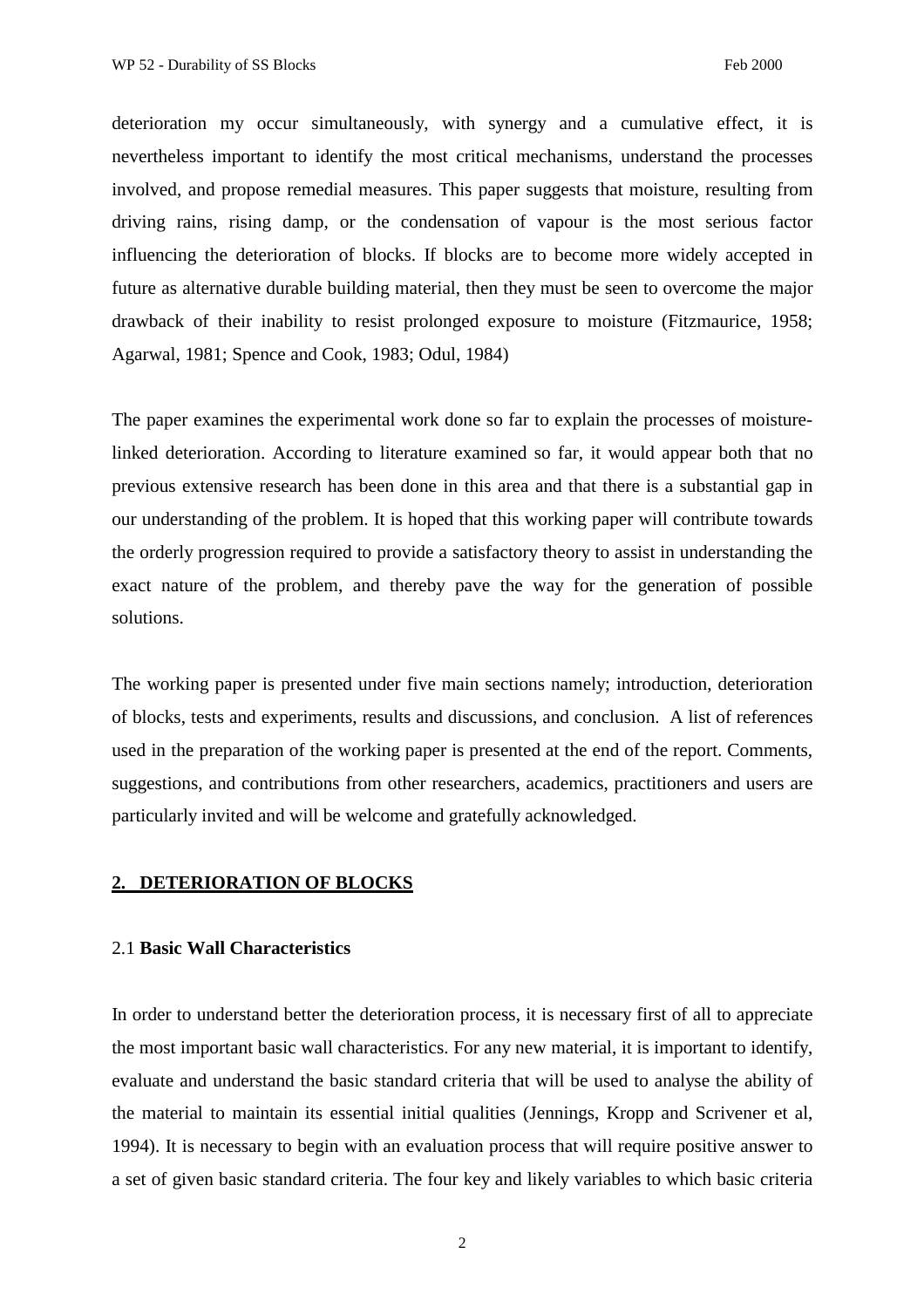of assessment could be applied include: relevant material properties, easily measurable properties, initial performance standards for use, and any set durability thresholds during the lifetime of the material (BS CP3 1950; Baker et al, 1994). We therefore seek to answer four questions.

Firstly, what are the primary and secondary properties of the material in relation to the particular application to which it is being designed for? In the case of wall construction for which blocks are produced, the required basic characteristics include strength, dimensional stability, and durability (Spence and Cook, 1983; Caroll, 1992). Important secondary characteristics include weather-proofness, fire resistance, thermal insulation, acoustical insulation and satisfactory appearance (Rigassi, 1995). These wall properties are to a large extent governed by the characteristics of the blocks from which the walls are built (Atkinson, 1970). Good initial block properties are therefore an important consideration in the study of the deterioration of blocks. Secondly, can the relevant properties be measured? Measurement of relevant properties should ideally be possible as and when required. It should be possible to take measurements through immediate tests (surrogate tests) in the case of compliance testing, through medium term tests (accelerated tests) in the case of laboratory experimentation, and through long term performance testing (exposure field tests) in the case of long term performance testing. What numerical limits and thresholds should be attached to the results? Thirdly, do the initial properties of the block fulfil the basic requirements at all in terms of specifications? Fourthly, will the blocks fulfil the requirements during the lifetime of the structure? It is worth noting here that the durability of blocks is closely related to the block properties but are not constant during the lifetime of the block.

It has been suggested in the literature on stabilised blocks that the durability of blocks is closely related to the block properties which in turn are not constant during the lifetime of the block (BS CP 3, 1950; Fitzmaurice, 1958; Atkinson, 1970; Ingles and Metcalf, 1972; Spence, 1975). Despite this potential problem, however, blocks have to be initially strong and remain with adequate strength to carry vertical or lateral loads for the service duration of the wall structure. The blocks have to be durable and weatherproof to exclude any undesirable influences of the environment such as rain, winds, rising damp or other severe weather conditions of exposure. Dimensional stability is necessary to avoid or contain undue volume changes due to expansion or shrinkage. Volume changes, especially under conditions of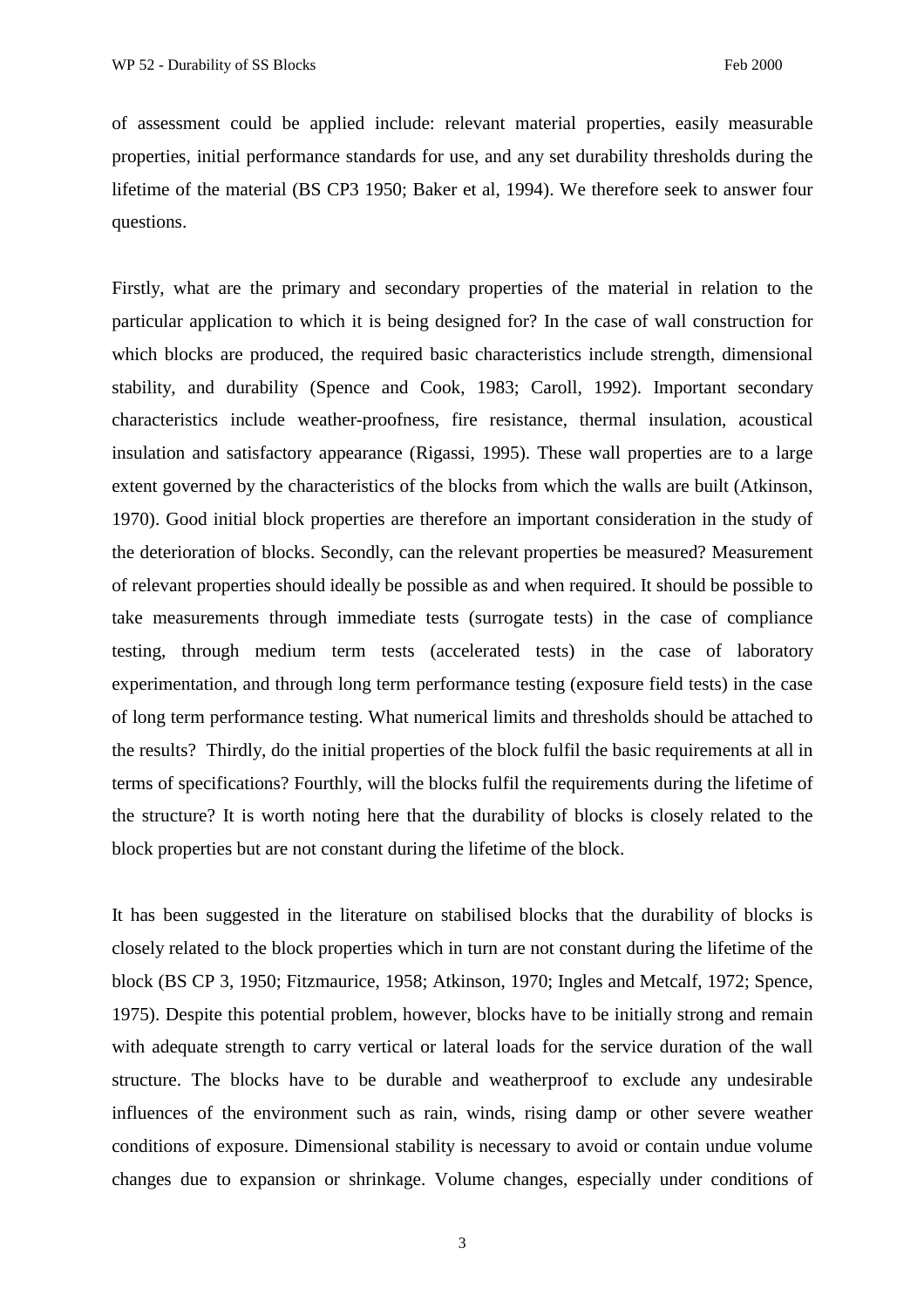restraint such as within a wall structure, often induce undesirable cracks and fissures in walls. These have to be avoided if the service life of the block is to be prolonged.

#### **2.2 Defining Durability and Deterioration.**

The terms durability and deterioration are perhaps the two most commonly used words in the field of construction materials. A discussion of what these two words really mean and how they can be assessed in the context of compressed stabilised soil building blocks is necessary for a deeper understanding of the subject.

The underlying assumption driving this research is that durability is probably the most important quality for any construction material since adequate performance over a long time is expected, and implied. According to British Standards, durability is a measure, albeit in an inverse sense, of the rate of deterioration of a material or component (BSI, CP3 1950). For the purposes of this research, durability will be defined as the 'measure of the ability of the block to endure or sustain its distinctive characteristics of strength, dimensional stability and resistance to weathering under conditions of use for the duration of the service lifetime of the structure' after Baker et al, 1990. This definition would seem to suggest that the block must be able to maintain satisfactory performance throughout its service lifetime even under the adverse influence of the natural environment. It further suggests that although blocks may initially have suitable and desirable properties, the continued influence of adverse natural environment may alter these properties for the worse. When such alterations lead to substantial failure of the block ahead of, or within its planned lifetime, then the durability of the material can be brought to serious question. Fortunately however, although most construction materials will alter in one way or the other with time, their durability is not always brought to question. This appears to emphasise the fact that durability is not only related to time, but also to the expected function of the material, and conditions of exposure. Conditions of exposure greatly influence the degree of alteration that the block will witness over time.

The alteration process leading to failure may be termed deterioration. The term deterioration will be defined here as 'the time related loss of quality of the block under the direct or indirect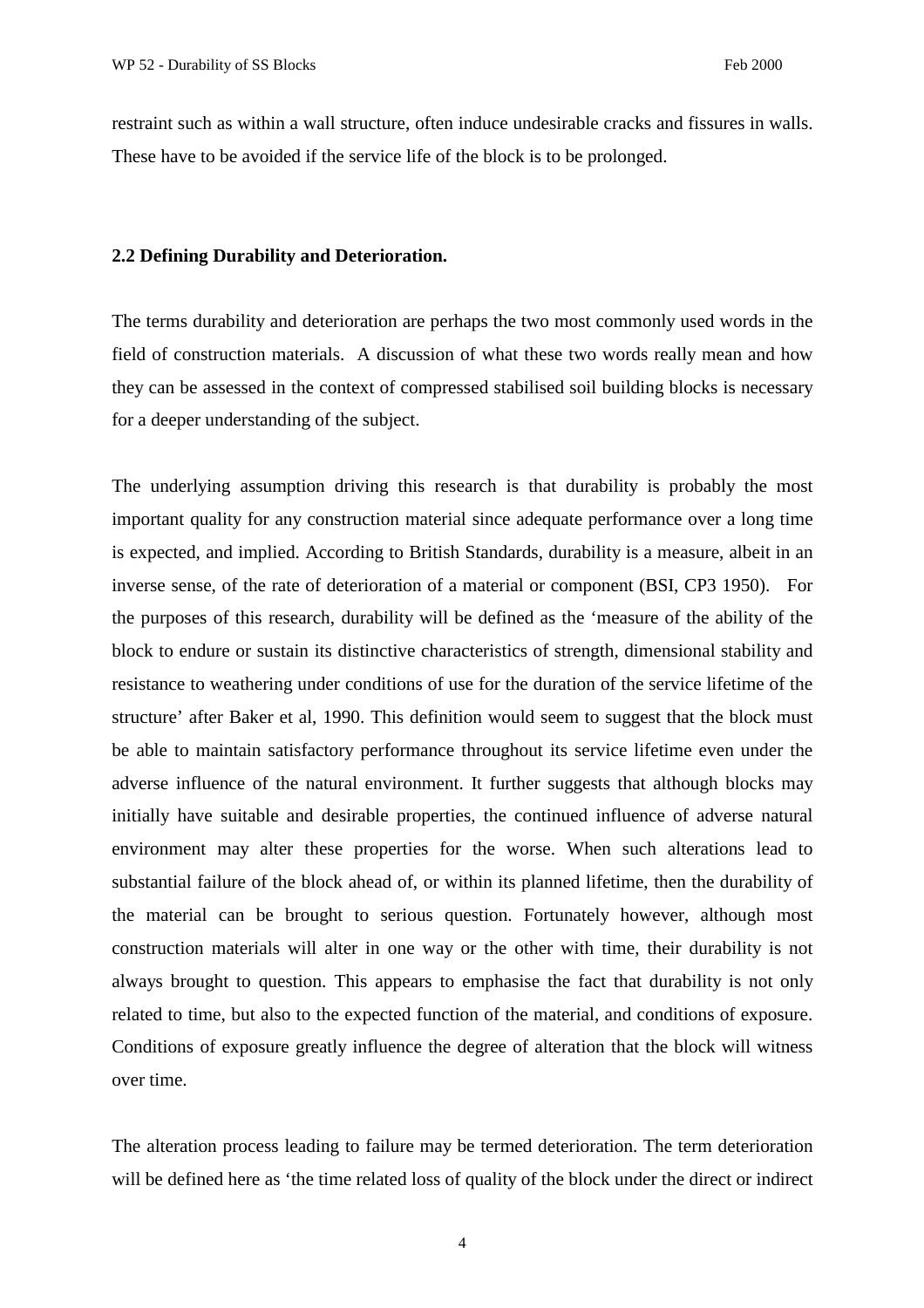influence of the environment' (Atkinson, 1970). The term as defined may be used to distinguish failure due to the inability of block to fulfil its basic engineering functions from the alterations and possible eventual failure during the lifetime of the block. This term as defined suggests that durability may be taken to be the ability of the block to resist deterioration. It seems very likely, however, that the durability of the block may not be constant. This suggests that due to deterioration, the durability of the block may change considerably. For example, the water absorption and permeability properties of the block may be directly related to the structure and density of the block. However, the structure and density of the block may alter appreciably due to weathering (deterioration). This alteration may considerably increase the water absorption and permeability levels of the block thus accelerating degradation by softening the loose uncemented matrix of the block, and thereby inducing other degradation mechanisms. In short, deterioration and durability influence each other mutually but negatively (Jennings et al, 1994).

The premature degradation of blocks, and the rate at which this may occur, remain of major concern to most researchers (Hammond, 1973; Uzomaka, 1978). A certain length of time is normally required before deterioration starts. This period may be referred to as the initiation stage, which is later followed by the propagation stage when deterioration is progressing. This suggests that the service life of a block structure could be considered to have an initiation phase and a propagation phase which eventually lead to an unacceptable level of deterioration. The service life of the block is therefore the sum total of the duration of the initiation phase and the propagation phase (Baker et al, 1990).

It should however be pointed out that it is very difficult to define precisely a criterion for unacceptable deterioration. This is because such a level of deterioration may depend on a number of factors such as the nature of the use of the structure, the design and the consequences of failure. In moderate climates, The propagation phase is believed to be short in comparison to with initiation phase and hence the service life can be approximated to the duration of the initiation phase. After the initiation of loss of material, the erosion process might proceed at a rate depending on the degree of exposure of the block surface, the bulk resistance of the block, and the stabiliser type used in the production of the block. There is unfortunately still very little literature and data on the subject since no single long-term studies have been conducted. Several methods may exist for the prediction of the service life

5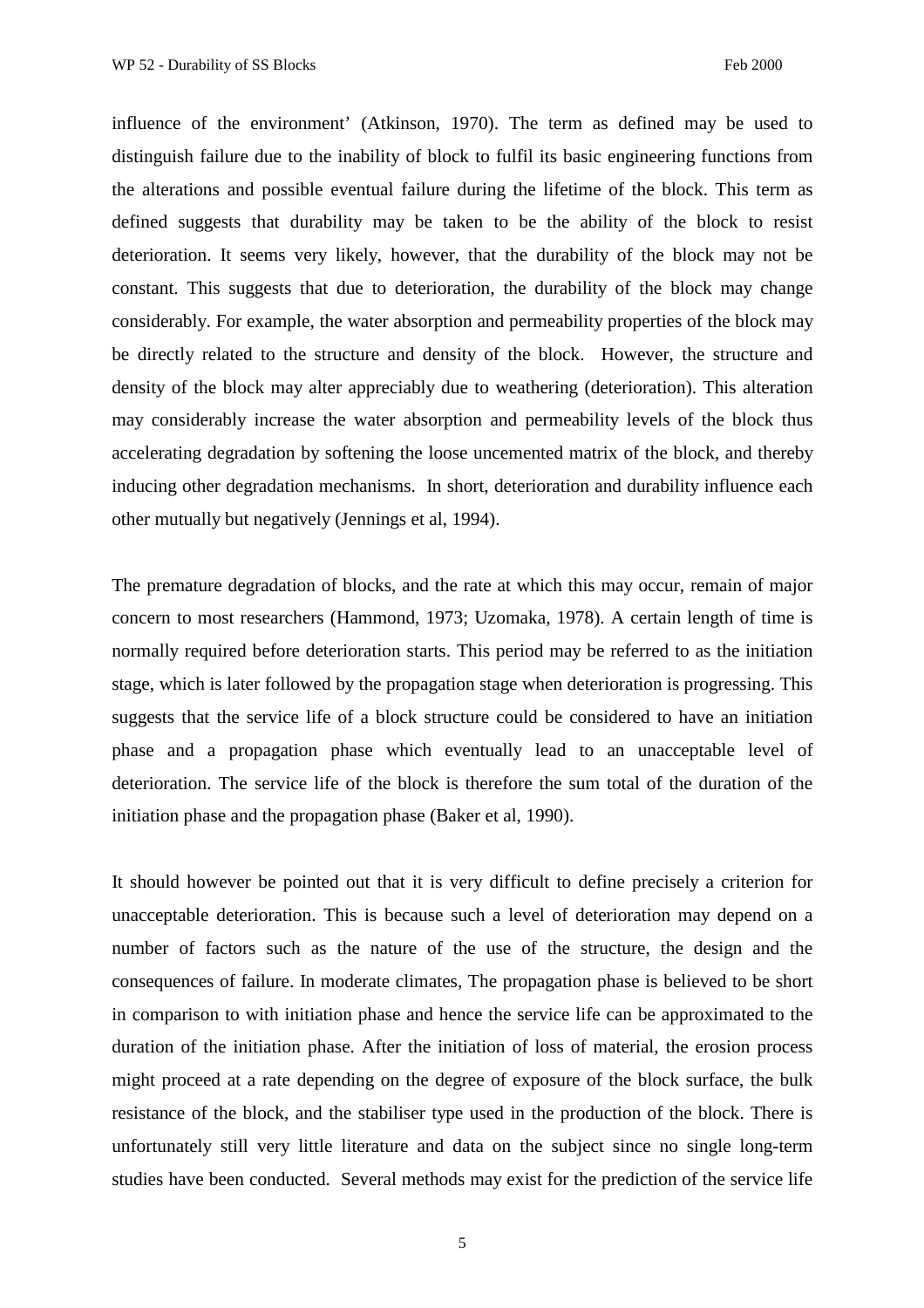of construction materials. These include estimates based on experience, deductions from the performance of similar materials, accelerated testing, mathematical modelling based on the chemistry and physics of degradation processes, application of reliability and stochastic concepts, and through the use of neural networks (Baker et al, 1990; Jennings et al, 1994; Sjostrom et al, 1996). Despite the existence of all these methods it is still important to note that not all deterioration mechanisms are well understood.

#### 2.3 **Mechanisms of Deterioration**.

The durability of blocks is affected by both surface and block factors. It is therefore important to understand in each case the source of the action, nature of the action/ reaction, the propagation processes, and the measuring techniques available to quantify their effect on the block over time. The most common influencing mechanisms in the performance of blocks are:

- ♦ Moisture related deterioration- in areas of seasonal, cyclic or continuous alternate wetting and drying which lead to the block retaining sufficiently high amounts of moisture to have deleterious effects. The softening and abrasive action of moisture leads to erosion of exposed surfaces (Fitzmaurice, 1958; Wischmeier 1958; Ingles and Metcalfe, 1973; Lunt, 1980; Stulz and Mukerji, 1988; Ola and Mbata, 1990; Gooding and Thomas, 1995).
- ♦ Temperature changes- in areas of high ambient temperatures causing dimensional changes, which when resisted by restraints of the wall results into splitting, warping, crazing, and cracking. Temperature variations may also induce reversible physical properties like strength, hardness, and rigidity. The retention of moisture and loss through evaporation are dependent on the surrounding temperature. A weakened block then becomes more susceptible to further damage from internal stresses since the maximum load it can carry reduces (Atkinson, 1970; Lunt, 1980; Spence and Cook, 1983)
- ♦ Freezing and thawing-in regions where the environmental conditions allow frost action on exposed blocks under restraints of the wall structure can cause deterioration. The moisture content of the block may near or reach saturation from thawing water or other sources. A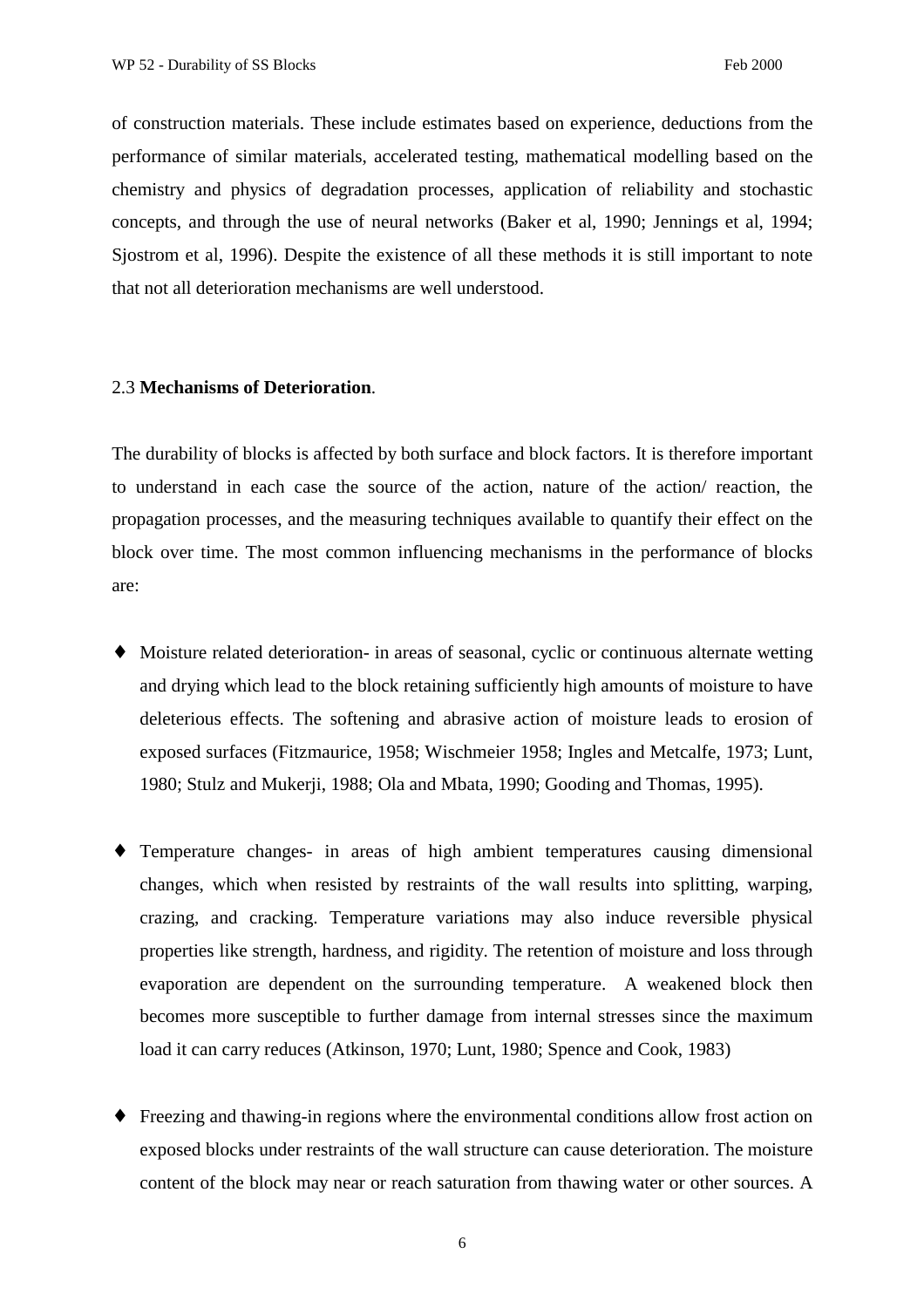block subjected to repeated cycles of freezing and thawing, coupled with the effect of the ice growth in the voids, and the associated development of both hydraulic and osmotic pressures, result in the build up of expansive forces within the pore system. This leads to disruption, loosening and breakdown of particles (Ingles and Metcalfe, 1973; Houben and Guillaud, 1994)

- ♦ Chemical agents- where present in the soil like sulphates, calcium hydroxide, soluble salts and acids could potentially react or instigate reactions with the cement bonding component in the block. Sulphate attack is common in clayey soils in terrains of high ground water levels containing sulphates. Exposed blocks, which absorb or permit the passage of water or moisture, enable the calcium hydroxide present in the hardened cement mix to be removed by dissolution, a process also known as leaching. Soluble salts such as sulphates and chlorides entering the pores within the blocks and crystallising within the pores may induce internal stresses leading to cracking. Acid attack on the cement element of an exposed block surface leads to direct disintegration of the hydrated cement mix. Chemical attacks may be prevalent where the blocks are used in foundation level applications, but similar attacks have been rare in the case of above ground use of blocks. The presence of moisture in the block facilitates and speeds up most of the chemical reactions (Neville,1986; Houben and Guillaud, 1996; PCA, 1971; PCI, 1970; Spence, 1975)
- ♦ Physical action –mostly occur through adhesive, abrasive, and erosive wear of the block surface, especially the corners and edges. Adhesive wear occurs when two solid surfaces slide against one another under high pressure leading to the removal of material from the surface of the block. Abrasive wear may occur when material is removed from the block surface by contact with, and cutting action of other hard particles. Erosive wear may occur through the impingement and softening action of fast moving liquids leading to loss of material. A block saturated with high levels of moisture over prolonged periods is more susceptible to further damage by physical action (Houben, Rigassi and Garnier, 1996; Lunt, 1980)
- ♦ Volume changes- may take place within the block due to the drying shrinkage, variations in temperature, and moisture variations. When the change in volume is resisted by internal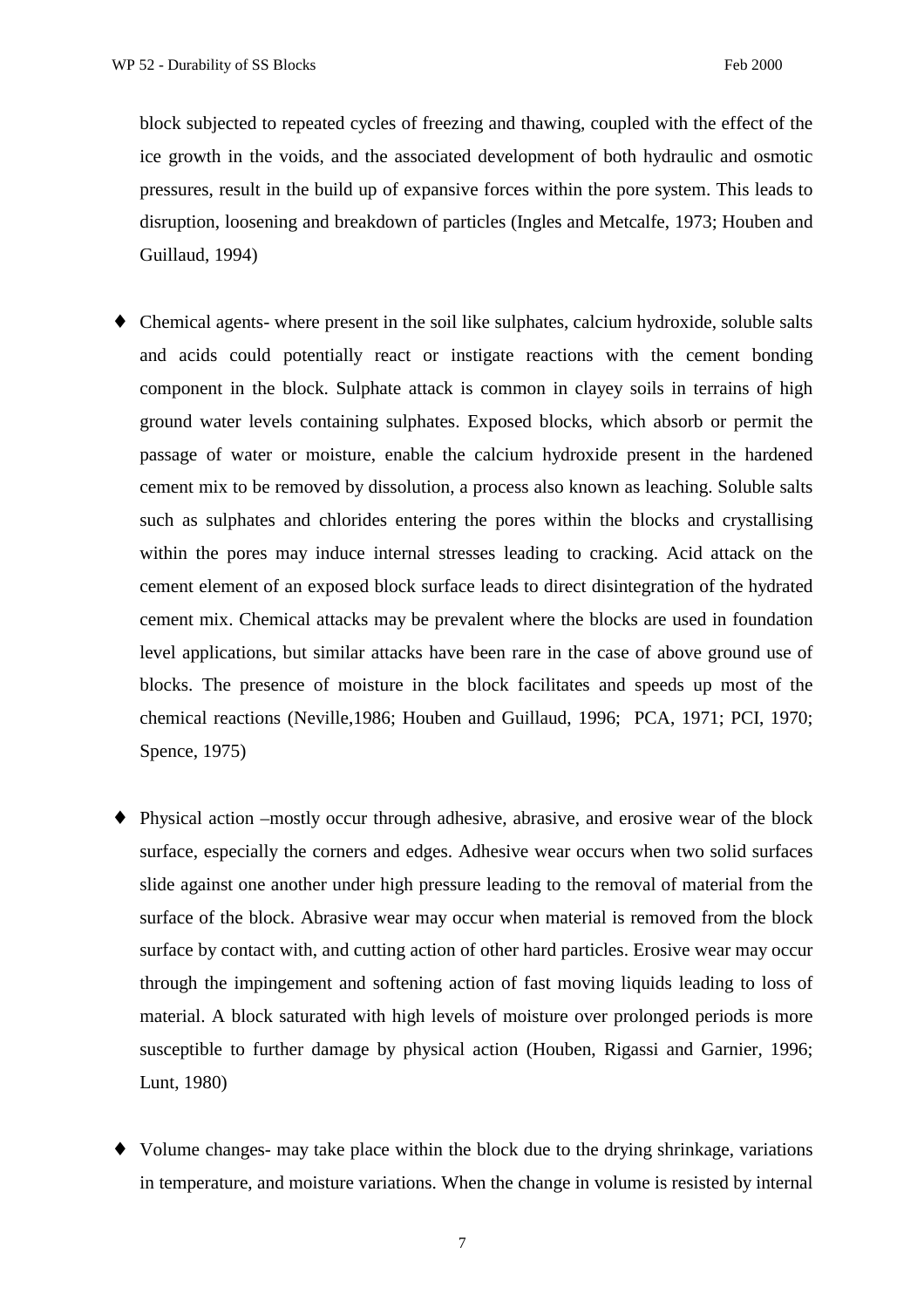or external restraints, cracking results. The block is inherently sensitive to moisture variations due to the presence of clay as its constituent component. The determination of the amount and type of clay present in the soil for block production is of paramount importance. The presence of moisture does have the potential to disperse the clay wafers (Scot, 1963; Van Olphen, 1977; Lunt, 1980; Torraca, 1988).

From the above summary list of possible deterioration mechanisms, the direct or indirect presence and action of moisture is a common denominator in influencing the degradation processes. The potential damaging effect of moisture on the long-term performance of blocks could now be recognised as the most critical processes affecting the durability of block structures (Ola and Mbata, 1990; Spence, 1975; Ingles and Metcalf, 1972; ILO, 1987; Houben and Guillaud, 1994). This research paper therefore focuses on attempting to understand the nature of the action of moisture that would for example lead to loss of material from the block. Mass loss is chosen as the performance criteria because it is more amenable to measurement than for instance strength loss, swelling or expansion, and cracking. The theory likely to explain the phenomena satisfactorily will be presented, and experiments that simulate the damaging processes conducted.

#### 2.4 **Critical Moisture Action**.

As previously noted, changes in the properties of blocks leading to unacceptable levels of deterioration may result from both surface and bulk factors. Weathering through the abrasive and erosive action of moisture often leads to severe loss of material for exposed surfaces of blocks. It is therefore important to identify the sources of moisture, nature of its action, the transport mechanics and the measurable parameters. The inputs that could affect the performance of the block are wide ranging. The most significant of these however include the exposure level to environmental elements (in this case rain) and the manufacturing processes (stabiliser type and content, compaction pressure, clay content and mineralogy, moisture content, curing time, mixing, vibration etc). Both of this result into time varying product properties (density, porosity, permeability, water absorption and retention, etc). The research effort in this case is focused on the examination and quantification of the loss in mass from the block due to the action of moisture from external sources.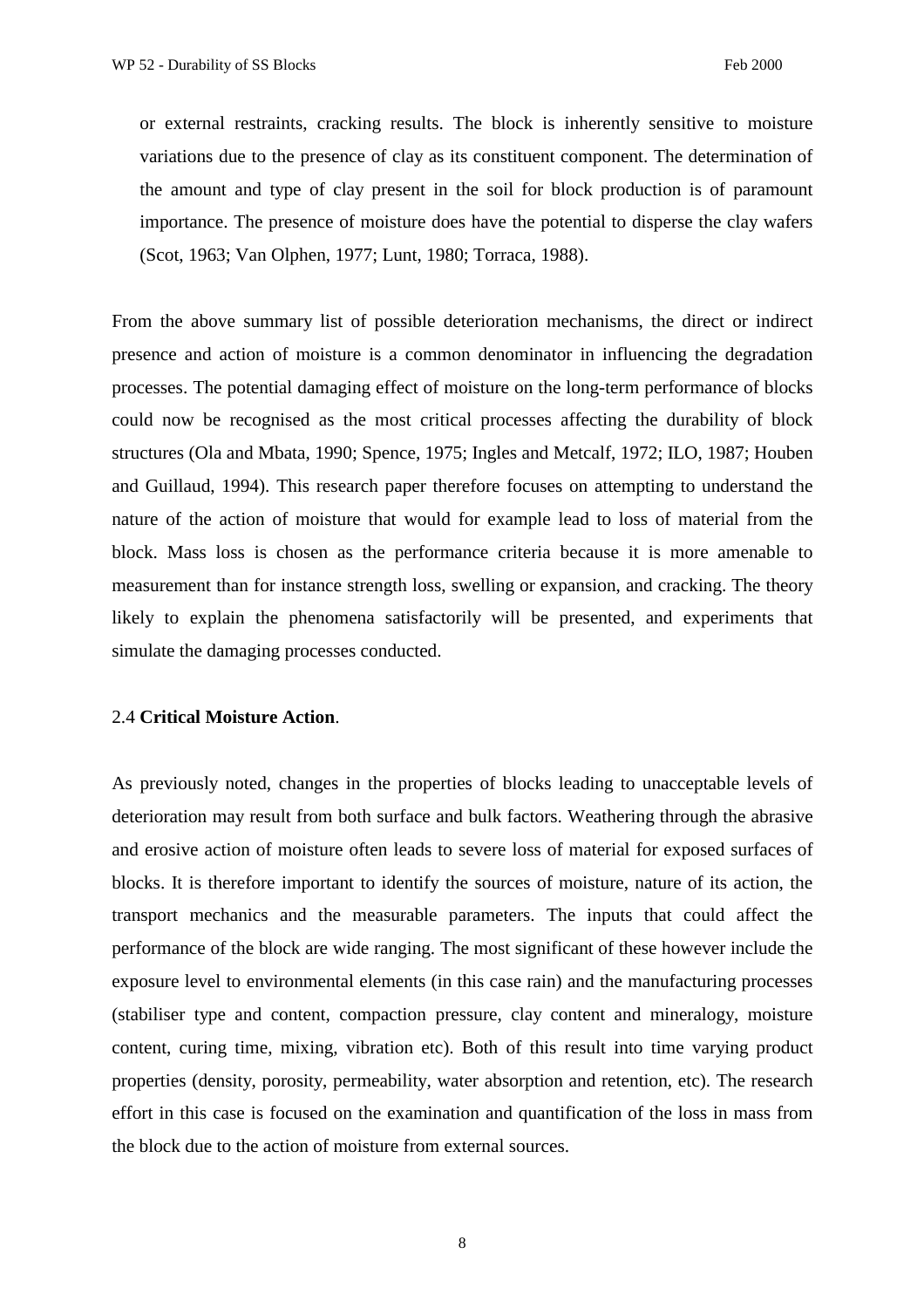Driving rains, rising damp and condensation are the main sources of moisture that could potentially be detrimental to blocks (Torraca, 1988; Agarwal, 1981; Lunt, 1980; Houben and Guillaud, 1994; Norton, 1997). The cyclic wetting and drying of blocks often ensures that there is sufficient moisture to have a decrepitating influence. The durability of the block appears to depend to a great extent on the water absorption capacity, permeability and porosity properties of the block on the one hand, and on the nature of the moisture action, and the capacity of the block to resist disruptive forces on the other. Permeability and porosity appear to play a major role in the entry and retention of pore water, and its mobility inside the block. The actual destructive action of moisture once the block has been penetrated could largely be through adsorption resulting in surface energy changes, dissolution and softening of loose particles, disruption of loose bonds or through pore pressure generation resulting in disruptive internal stresses (Fitzmaurice, 1958; Wischmeier, 1958; Franklin and Chandra, 1972; Ingles, 1972; Darve, 1990). The capacity of the block to resist the disruptive action of moisture will determine the rate and extent to which weakening, softening, swelling, shrinkage, or complete disintegration and loss of material will occur. This analysis would appear to imply that a block which is either impermeable, has a high intergranular strength, and is non-reactive to softening, would be very durable. The question to ask is; given the present fragmented knowledge, can such a block be made? Impermeability and high intergranular strength are directly related to the microstructure of the block, an area rarely covered in stabilised soil literature to date but through which major advances have of recent been made in the improvement of comparable building materials.

According to the literature (Ingles, 1962; Herzog and Mitchel, 1963; Lea, 1976; Houben and Guillaud, 1994), in a compressed cement-stabilised block, the cement binder undergoes a three-phase reaction with the clay component of the soil. This three-phase reaction results into a three matrix mix comprising; an inert sandy matrix bound with cement, a matrix of stabilised clay, and a matrix of unstabilised soil. Assuming that the matrix of unstabilised soil represents the greatest constituent of the block, and yet is also the most vulnerable of three matrices to softening and erosive loss, one would be inclined to predict that the continued exposure of the block to moisture would lead to irreplaceable loss of material from the block over time largely due to the unstabilised matrix.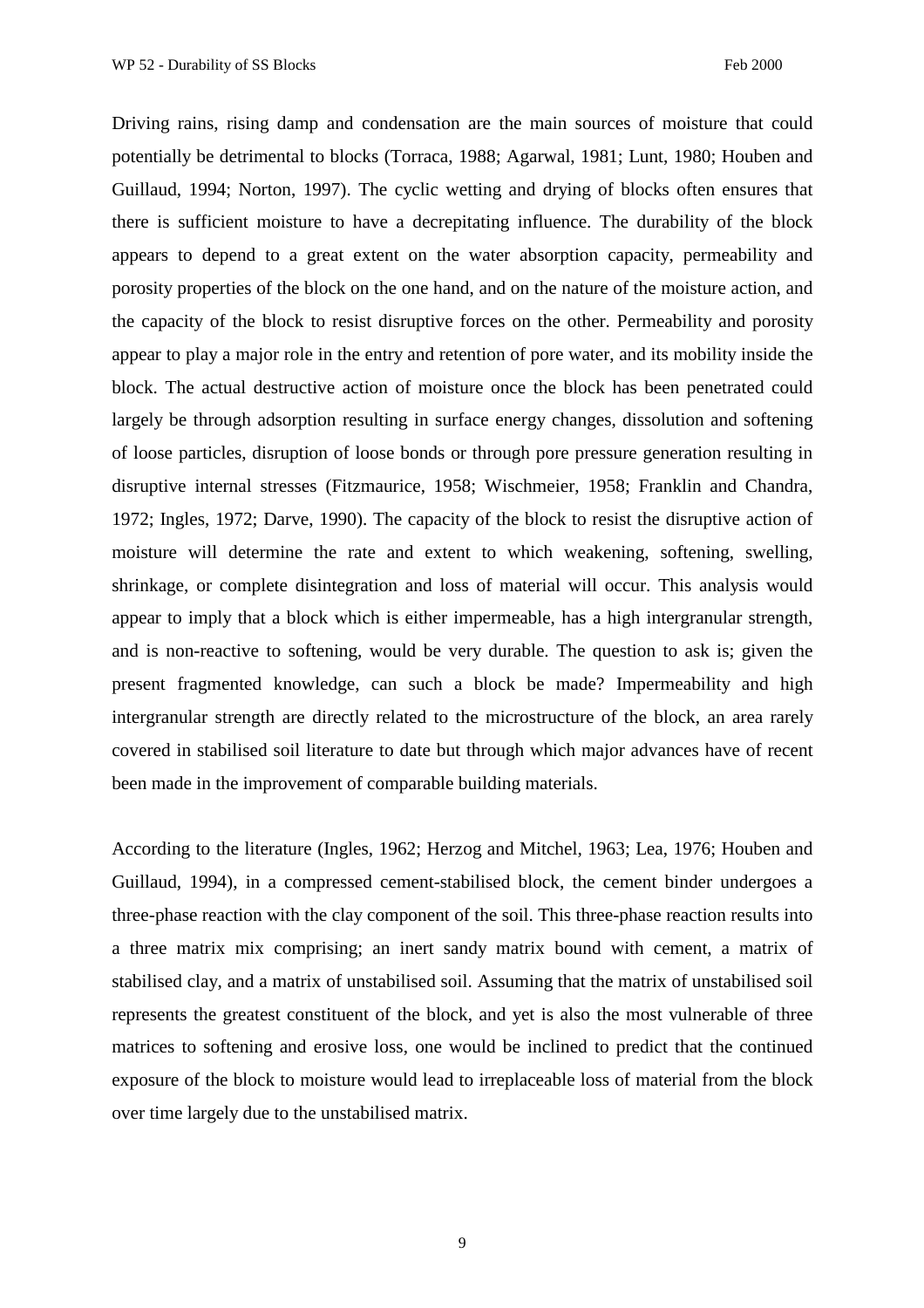Other possible mechanisms that may arise from the action of moisture could include ion exchange in the clay minerals, capillary effects, and stress relief (Franklin and Chandra, 1972). Clay bearing blocks are especially susceptible to moisture weakening. Among the several mechanisms that may account for this behaviour, ion exchange appears to be dominant. Clay minerals in the block are surrounded by an atmosphere of adsorbed cations, usually hydroxyl ions that are still loosely bound (Torraca, 1988). The particles can be dispersed in water solution containing negative ions, or can be flocculated by positive ions. The ionic dissociation of the dispersing solution as measured by its dielectric constant controls the efficiency of the dispersion, but the type of clay used also matters. Sodium clays are the easiest to disperse then potassium, magnesium and barium clays. Some clays, for example illite and montmorillonite, contain inter-layer potassium ions that favour hydration. In this instance, the swelling of the crystal lattice may well assist in the dispersion process. Capillary effects, due to the presence of pores in the block microstructure, are likely to play an important part in moisture degradation. Water menisci in the block increase their radius of curvature as the block becomes saturated, so that capillary tensions at grain contacts, and at the tips of cracks are reduced. Also water that is drawn into the block by the action of strong capillary forces may compress entrapped air in its path, resulting in the disruption of the block. Stress relief is probably also an important mechanism, since compressed clay bearing soils subjected to diagenetic forces, are likely to store elastic strains that will be released if intergranular bonds are weakened by the repeated action of water.

In order to quantify the loss of material as a result of the action of moisture, it is necessary to establish a good scientific yardstick of measurement and comparison. There are at present a number of durability tests in use, but with scant application. These include the wet-drycycling test, the abrasion test, the rain erosion test, the freeze thaw test, and the immersion test (BSI 4315, 1970; Lunt, 1980; Spence and Cook, 1983; Houben and Guillaud, 1994; Rigassi, 1995). These tests attempt to measure weight loss but cannot be said to measure the resistance of the block to weathering, which is what would be useful. A test is therefore required that would measure the resistance of the block sample to weakening and disintegration resulting from an accelerated abrasion, wetting and drying cycle. The test could be fairly simple, practical, accurate and replicable in application. An index test that would not only measure loss of material but also provide an indicatiobn of the comparative degree of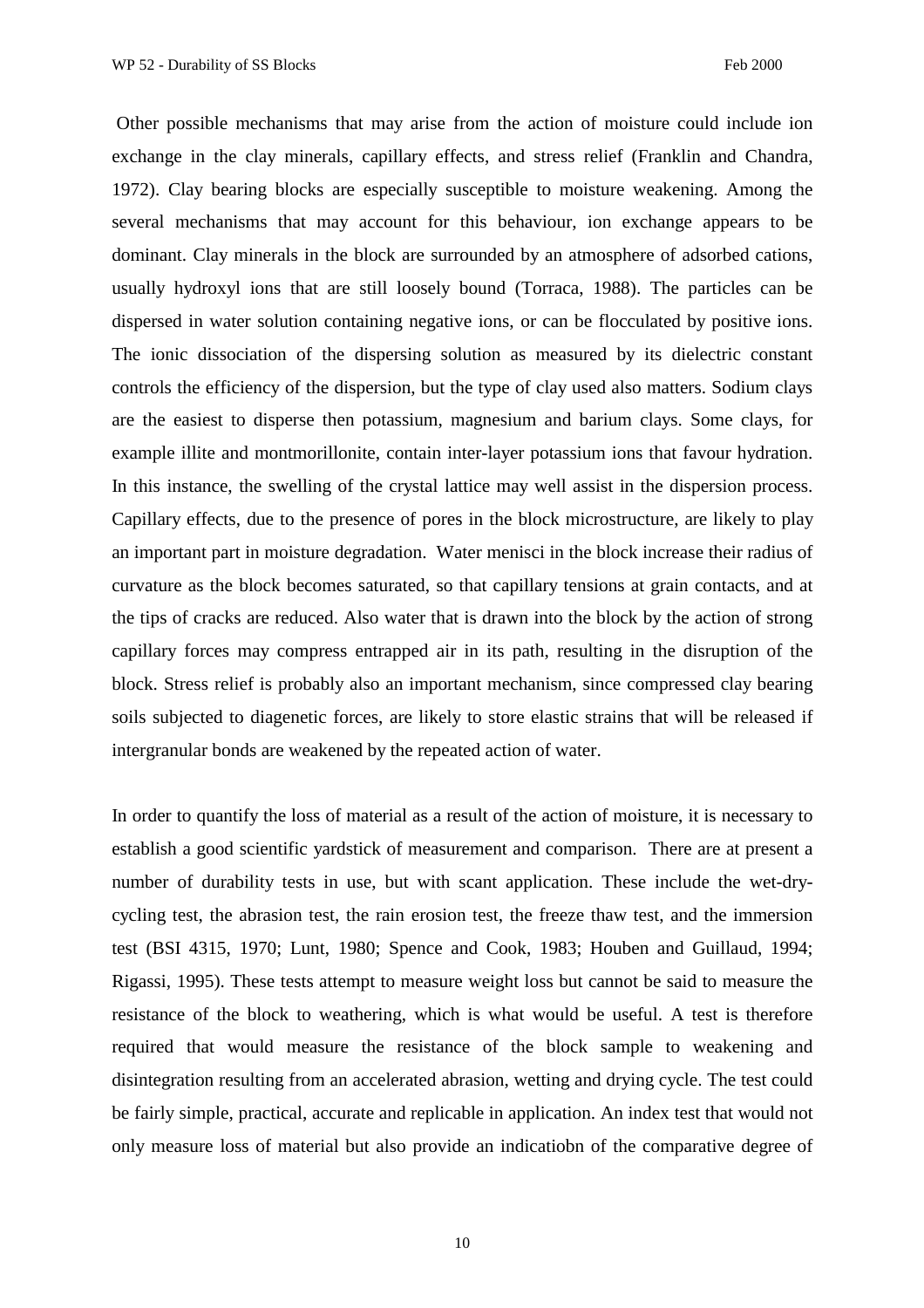alterablity of the block would be more useful. This working paper proposes such a test in Section 3.

#### **3. TESTS AND EXPERIMENTS**

#### **3.1 Need For Tests**

Stabilised blocks used for external walling have been widely reported in the literature as being prone to deterioration through weathering i.e., softening and erosion leading to loss of mass. The blocks have also been reported to experience lower wet compressive strength and larger dimensional changes than walls made of other comparable masonry materials such as concrete blocks and fired or burnt clay bricks exposed under similar conditions of service (Fitzmaurice, 1958; Lunt, 1980; Spence and Cook, 1983; RILEM, 1987; ILO, 1987; Stulz and Mukerji, 1988; Houben and Guillaud, 1994). The personal experience of the author who built several dwelling units using the same material in East Africa would also add testimony to this premise (Kerali, 1996). The problems have tended to be more serious in tropical upland climates and humid wet climates which experience more seasonal and very intense rainfall than in the more arid hot dry climates (Eaton, 1981; Spence and Cook, 1983; Ola and Mbata, 1990). Prolonged periods of wetness due to continued exposure from double or triple rainy seasons could be of particular concern

Tests and experiments on blocks on blocks are necessary firstly to measure the block properties upon which durability is dependent like strength, water absorption, micro- and macro-structural changes, and secondly to monitor the blocks performance in conditions which simulate the cause of the deterioration. The tests will provide experimental results and data from which general and localised trends could be identified, and from which comparissons can be made with theoretical predictions or other available data. The tests also would provide an opportunity with which the validity of currently held beliefs could be tested, and any agreements or departures from the norm spotted. The literature on stabilised soils still has scanty and/or little information and data on the influence of moisture on the durability of blocks (Gooding, 1995; Spence, 1975). Translating the experimental data into information to facilitate the potential improvement of the durability of blocks would be the broad objective.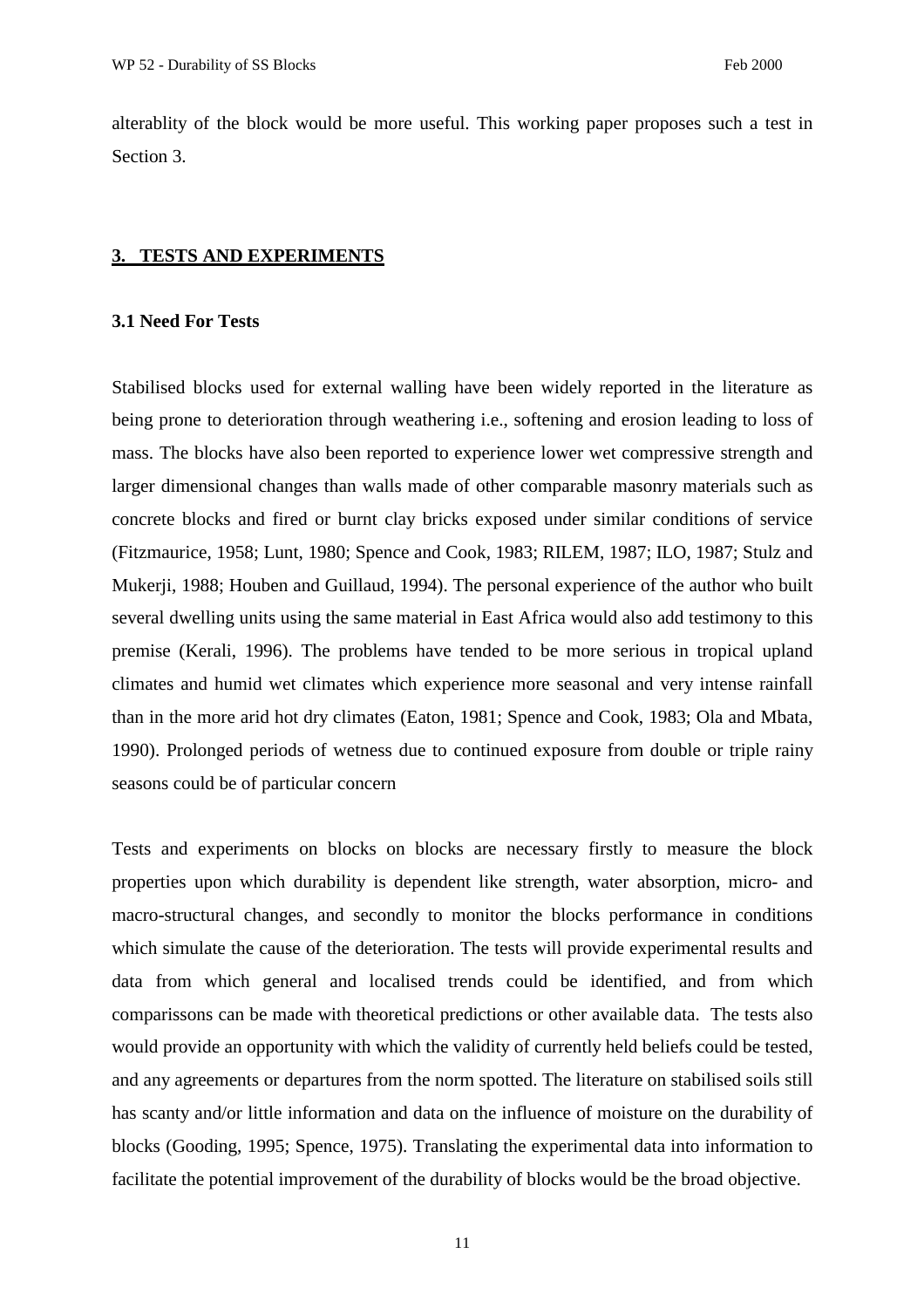#### **3.2 Selection of Tests to be performed**

Four separate tests and experiments, all of which have direct bearing with the investigation of the effect of moisture on the durability of blocks, were selected and conducted. The tests include the wet compressive strength test, the water absorption test, the slake durability test, and microstructural analysis of block samples. Although the wet compressive strength test and the water absorption tests are both now standard performance tests widely described and used for stabilised soils, they were originally developed for concrete blocks and fired bricks. The wet compressive strength of blocks has to be known because it is on the value of the wet compressive strength that structural designs are based. The compressive strength values also give an overall picture of the quality of the block and are an indication of the hardness of the hydrated cement paste that binds the various particles together. In most of the climates where the wall will be wet most of the time, it is critical to know the wet compressive strength values for design and compliance purposes. Moisture, it has been stated in several parts of this report, is responsible for most of the damage in blocks. Through the water absorption test, it should be possible to determine the ability and extent to which blocks can absorb moisture. Knowledge of the water absorption levels of blocks could serve as useful criteria for setting limits and for investigating possible ways of reducing the same in order to improve on the durability of blocks. The slake durability test may not yet be a standard test for stabilised soils, but it remains a standard durability test for measuring the resistance of clay bearing rocks to alteration from the accelerated action of moisture (Franklin and Chandra, 1972). The test was adopted for use with blocks in this research because of its several attractions over existing methods such as the wet-dry-cycling test, the abrasion test, the rain erosion resistance test, the freeze thaw test and the immersion test. All existing methods are non-standardised, fragmented and limited in approach, and rely heavily on the operator for results. A test was sought that would be simple, controllable, reproducible, practical, accurate, and reliable. The slake durability test was able to measure not only the loss in mass but also provided some information by way of an index to show the degree of alterability of the block when subjected to controlled cyclic wetting and drying, erosion and abrasion. The test was also easily applied to test concrete block samples and fired brick samples, and the results compared to those obtained from blocks. Interest in examining the microstructural characteristics of blocks, an area not covered anywhere in stabilised block literature,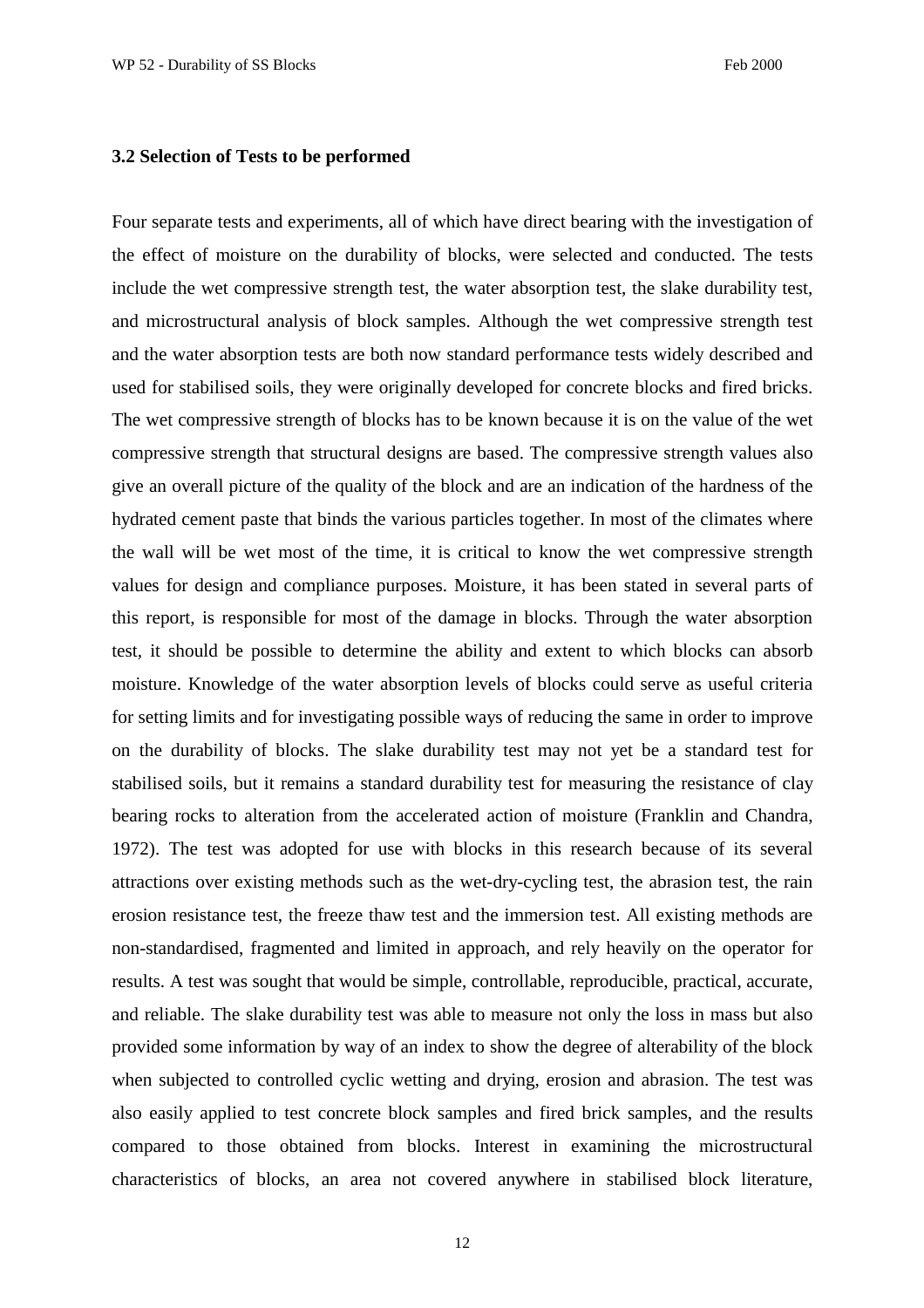emanated directly from the results obtained from the standard and adopted tests in an attempt to understand the nature of the distinct phases and the degree of connectivity of the block constituents. The test procedures and operations are presented in the section 3.4.

There are several manufacturing variables that could affect the performance of blocks. These include soil type, cement content, compaction pressure, moisture content, and curing regime (Rigassi, 1995). In the experiments conducted it was decided that of these several variables, only the cement content be varied while all the other parameters would remain fixed. The reason for this decision and approach was based on the fact that it was the stabiliser content which, according to the literature on stabilised soils, was significantly responsible for the improvement in strength, dimensional stability and durability of blocks. Although compaction pressure could contribute towards increasing the densification and thereby reducing voids, it is the stabiliser content that is responsible for binding, sealing, reinforcing and imparting flexibility to the block (Stulz and Mukerji, 1983). By binding the soil particles tightly together, the stabiliser the stabiliser may increase the compressive strength and impact resistance of the block, as well as reducing its tendency to swell and shrink; by sealing all voids and pores and providing a waterproofing film, the stabiliser may prevent or reduce water absorption; by imparting a degree of flexibility which allows the soil to expand and contract within limits, the stabiliser may help to reduce cracking; Conversely, by reinforcing the soil, the stabiliser may reduce excessive expansion and contracting. The effect of stabilisation is greatly increased when the soil is compacted (Ingles and Metcalfe, 1972; Stulz and Mukerji, 1983; Spence and Cook, 1983; Thomas and Gooding, 1995). In the experiments conducted all blocks were compacted prior to curing to a compaction pressure 10 MPa, a value considered to be high enough to produce the best possible quality blocks. In practise however, compaction pressure values much less than 10 MPa are used. In subsequent experiments to follow, both the compaction energy and the cement content will be varied. The stabiliser used in these experiments was ordinary Portland cement conforming to BS 12: 1972. This is because of all known stabilisers currently on the market, it is only ordinary Portland cement which is widely available and used in most parts of the world. It is likely to remain the stabiliser of choice due to its well-established reliability, availability and quality record.

#### **3.3 Specimen Preparation**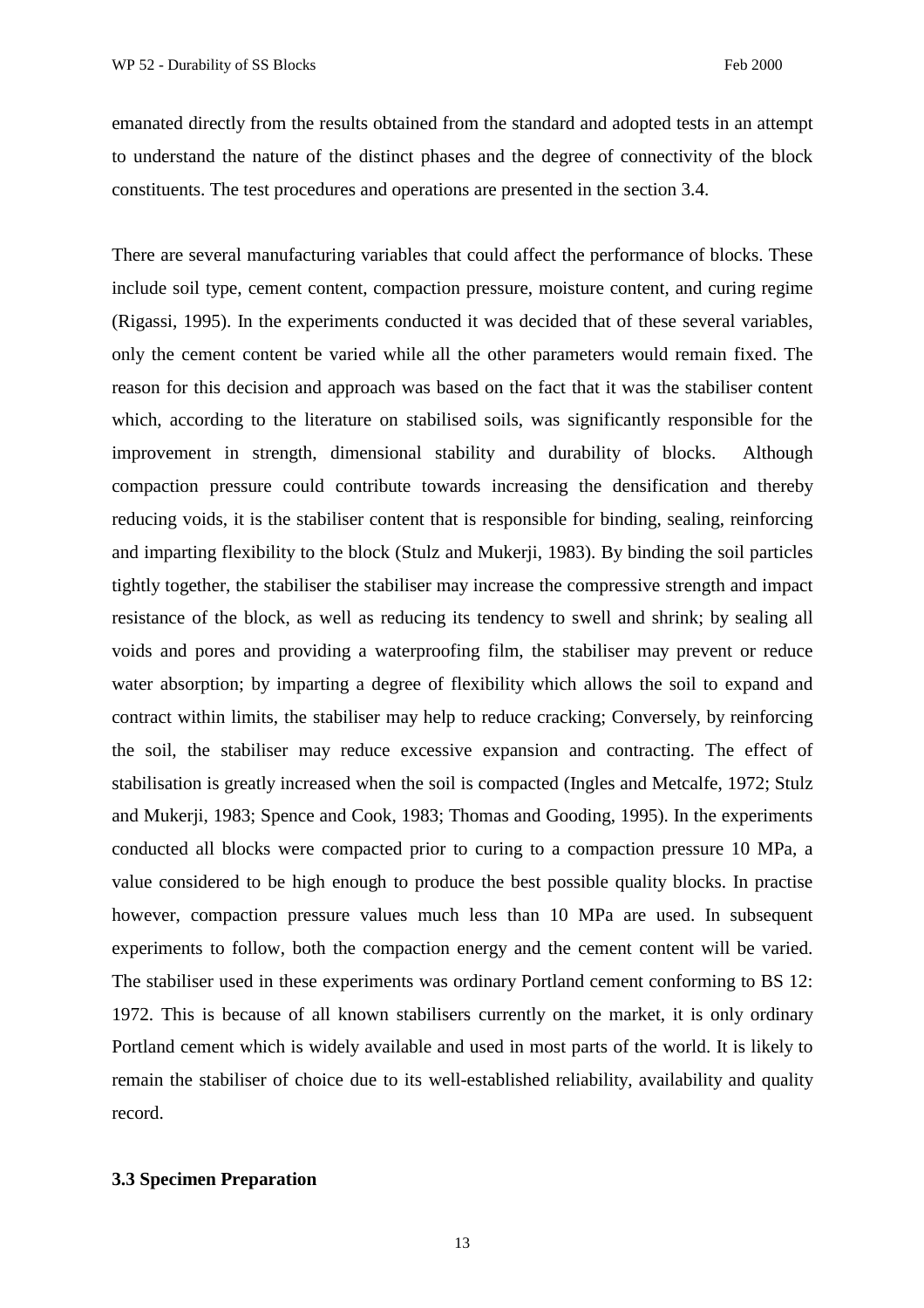The preparation of specimens was considered to be one of the most important stages in the execution of the experiments. Extra care had to be taken with the soil, cement mix, moisture content, compression, curing, and sizing of the samples. The high levels of accuracy, reliability and consistency demanded by the experiments be maintained throughout the testing regimes, and for all the different types of tests conducted. Specimen preparation describes the raw materials used, the mix proportions, addition of moisture, the compression method used, the curing regime, and the dimensions of the samples.

For the raw material, an artificial soil for laboratory testing purposes was prepared by mixing ordinary builders sand and potters powder clay of the kaolinite type (grade E). Kaolinite clay was selected for its known non-expansive nature (Craig, 1987; Das, 1983; ILO, 1987; Webb and Lockwood, 1987; Lunt, 1980). Preparing the soil raw material in this way was found to be necessary in order to ensure that the soil mix was a fixed variable for all the different kinds of experiments envisaged. This would also facilitate consistency and repeatability in the research. For purposes of this study, the soil will henceforth be described as 'Soil S'. The proportioning of the ordinary builders sand and the clay powder followed the recommendations obtained from the literature to the effect that an ideal soil would have an optimum raw materials composition of: sand 75%, fines (silt and clay) 25% (Fitzmaurice, 1958; United Nations, 1964). Of the fines, at least not less than 10% has to be clay. The actual mix then used consisted of;

Sand 75% Silt 13.5% Clay 11.5%\_ Total 100.0%

A shrinkage test and a simplified sedimentation test were used to confirm the limits for the different constituents (Houben and Guillaud, 1994). The sand and clay were thoroughly mixed together using the Hobart Machine mixer until a uniform colour was achieved. Proportioning the mix of the soil raw material with the cement stabiliser was done in varying quantities, by percent weight of cement from 3% by weight in 2% increments up to 11% by weight of the soil as follows: 3%, 5%, 7%, 9% and 11%. A total of ten blocks of average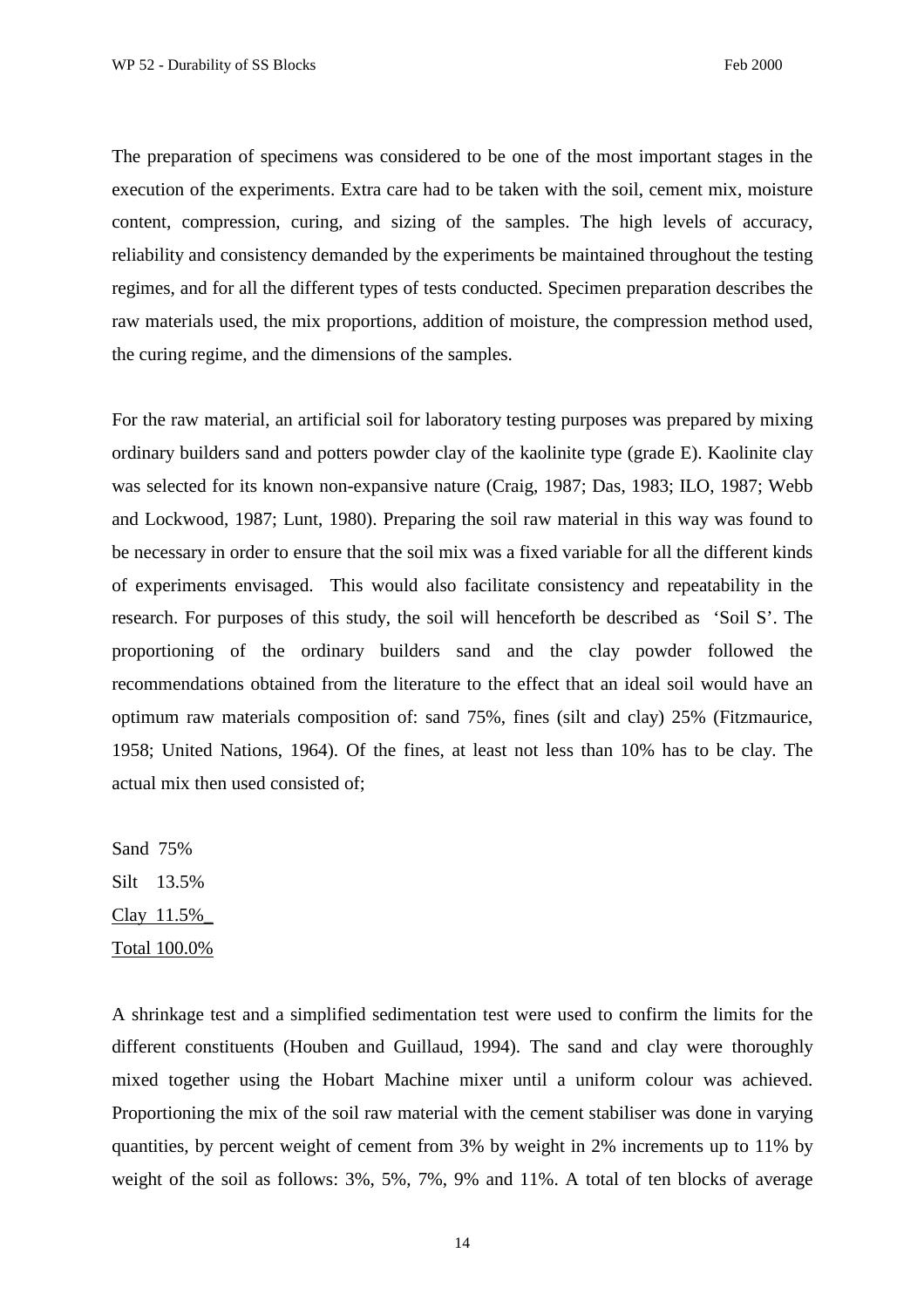dimension 290x140x100mm were subsequently made in this manner. An extra block, the eleventh, was also produced but without cement stabilisation. For each of the experimental blocks, a fresh mix of the soil S was prepared.

The optimum moisture content was determined, or more precisely, estimated by trial and error (ILO, 1987; Stulz and Mukerji, 1988). To the already prepared soil S mix with cement was added approximately 4% by weight distilled water. The entire mix was left overnight for 24 hours in order to homogenise and get absorbed evenly. After the twenty-four hours, a further 4% to 5% more distilled water was added. To approximate that the optimum moisture content had been near achieved, a drop test was used to ascertain the same (Smith and Webb, ILO/UNIDO Technical Memorandum No. 12, 1987). The constituent parts of the mixed soil preparations were separately weighed using an accurate and sensitive electronic weighing machine to plus or minus 0.05g. To improve on the degree of mix, a mechanical mixer, the Hobart machine, had to be used.

To produce the blocks, a pre-installed BREPAK machine designed on the quasi-static compression principal was used for all the samples. Before filling the mould for each compression, the mould lining was lightly oiled with used engine oil. The soil was carefully poured into the mould in three equal amounts, all pre-weighed, packed and sealed in light transparent plastic bags. After each pouring, the soil was levelled in the mould. The use of the BREPAK machine was based on the operational manual of the machine (Webb and Lockwood, 1987).

The blocks were compressed by the pumping action of the side pump up to 10MPa (517Psi). The machine is equipped with a pressure gauge, which was found useful in confirming the pressure excerted. Each block took approximately 50-60 strokes of the hand pump, as opposed to the recommended 40 in the manual. The last 2-3 strokes of the hand pump however required some excertion. The hydraulic pressure was released using the flow valve screw causing the handpump to become slack. The mould cover was then rotated sideways to expose the green block, which was, then demoulded. The green blocks were then carefully removed using two flat 20mm plywood base plates, and immediately placed in plastic bags and left to cure in the laboratory. The dimensions of the green blocks were recorded and so were the combined weight of the blocks and plywood base plates.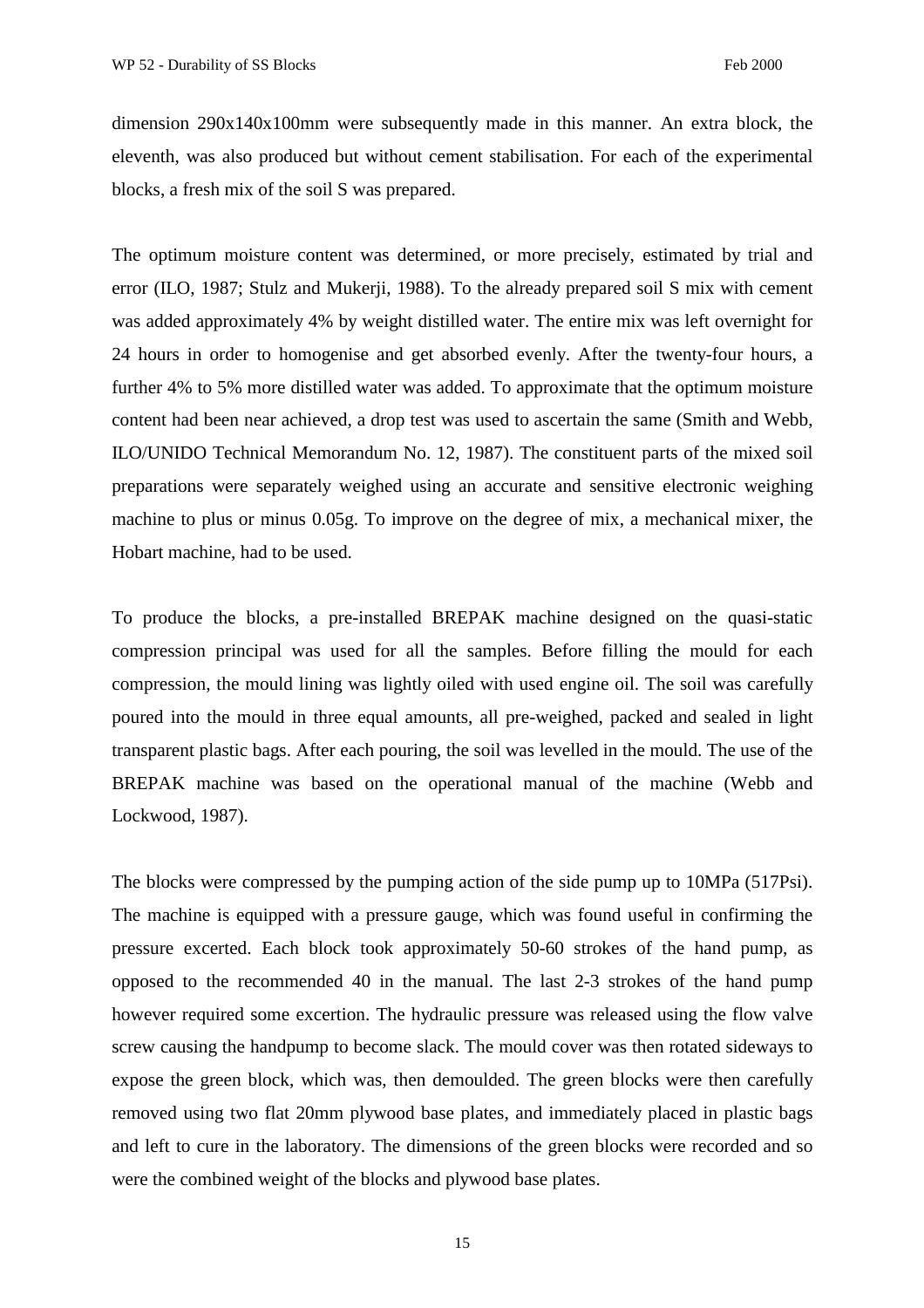Curing of the blocks consisted of two distinct phases described herein as primary and secondary phases (Webb and Lockwood, 1987). The curing time, temperature, duration, and moisture conditions were of particular interest to the experiment. Primary curing, whose purpose is to ensure that moisture is retained in the block, and not lost rapidly, was done for a period of five days. Laboratory dry conditions were used with curing temperatures of 22-24 C. After the five days, the blocks were noticeably lighter in colour than when demoulded. Each of the blocks were marked using permanent ink markers in each case to clearly show the percentage cement content, moulding pressure, date and time of production, and an identification number (BRE OBN, 1980). This decision to mark individual blocks was to be found very useful later on. In order to enable the blocks to further achieve strength, secondary curing was allowed to continue for a further twenty three days. The clearly marked blocks were placed side by side and covered with a large polythene sheet. This was done to slow down evaporation and to protect the blocks from external interference. The blocks were then left to dry in this manner under laboratory dry conditions.

After a total of twenty-eight days, the blocks were carefully weighed, and demarcated for cutting into smaller 100x100x100mm cubes. The dimensions of the left overs, together with their individual weights, were also taken using callipers and an electronic weighing device. All this information was marked onto each sample individually. The samples were then ready for further testing.

#### **3.4 Tests and Procedures**

#### **3.4.1 Compressive Strength Test**

The compressive strength of blocks is perhaps their most important property. The main aim of the compressive strength tests was to determine the wet compressive strength values of the blocks. It is the wet compressive strength value, which is normally lower than the dry compressive strength, that is used in the structural design of buildings. The compressive strength test done is a standard test based on BS 6073 Part 1, 1981 and on BS 3921, 1974.

16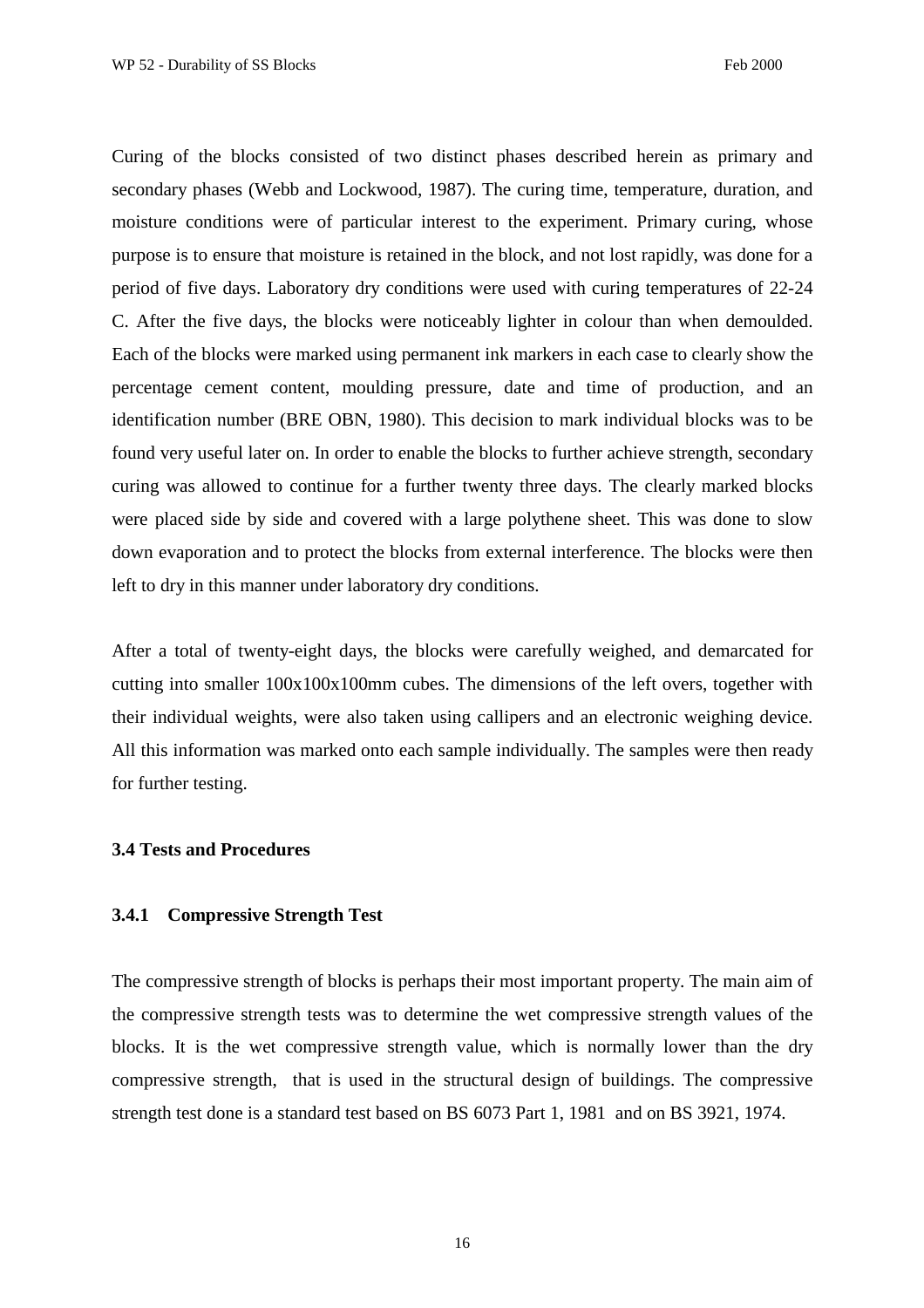After the 28 days curing period, the blocks of average dimension 290x140x100mm were cut using the concrete lathe machine to reduced cube sizes of approximate dimensions 100x100x100mm. The main compression equipment used was the Denison Concrete Testing Machine 7229/T91081 with a maximum load of 100KN. The machine was certified to grade one calibration for the test duration. Attached to the machine is an automatic electronic input and output recording device. Figure 1 shows a photographic record of the compressive strength test taken during the experiment.

Figure 1. Compressive strength testing of block samples.

Two blocks in each category of varying cement content from 3% in increments of 2% up to 11% were tested for wet compressive strength. Each block sample of dimension 100x100x100mm was soaked for 24 hours or overnight in ordinary tap water. They were then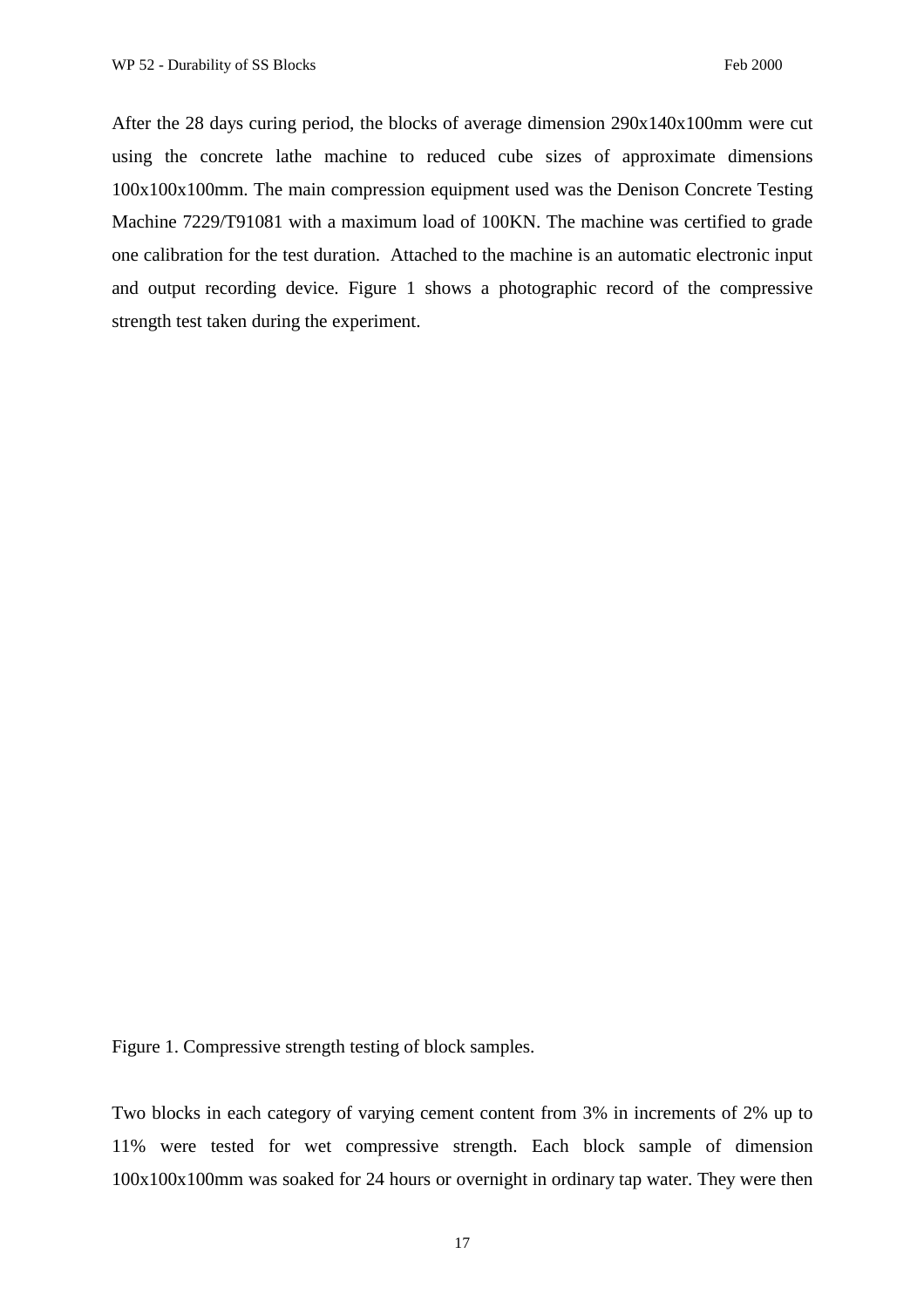removed and kept aside for 30 minutes to let the extra surface water to drip off, then capped with two  $100x100x20$ mm thick plywood pieces. The capped samples were then carefully placed within the set marking pins of the compression-testing machine. The crushing load was then continuously applied without shock to the sample at a rate of 15 KN/min till failure, and in this way the maximum crushing load was obtained for each sample. The computerised device of the testing machine then generated all the input and out information namely, reference, sample type, date, time of test, loading rate, sample dimensions and maximum crushing load for each individual test.

The wet compressive strength was then calculated in each case from the ratio of the maximum load and the cross sectional area of the block in N/mm2.

#### **3.4.2 Water Absorption Test**

The aim of the water absorption test was to determine the percentage moisture absorption capacity of the block samples. Cut block samples were weighed when laboratory dry, immersed in water for 24 hours, removed and weighed again. Samples of concrete blocs and fired bricks were also treated in the same manner and under the same conditions for future comparison purposes. An accurate electronic weighing machine was used in case, to an accuracy of 0.05g. The percentage moisture absorption by weight was calculated from the formula:

$$
Mc = \frac{Ww - Wd}{Wd} \times 100 \quad (*)
$$

 $Mc = percentage moisture absorption (%)$  $Ww =$  mass of wetted sample  $(g)$ Wd= mass of dry sample  $(g)$ 

The apparatus consisted of an accurate weighing balance, a stop clock and a water trough with a capacity to hold up to 5 fully immersed blocks (Rigassi, 1995). The entire test took two days to complete mainly due to the overnight soaking of the block samples in water.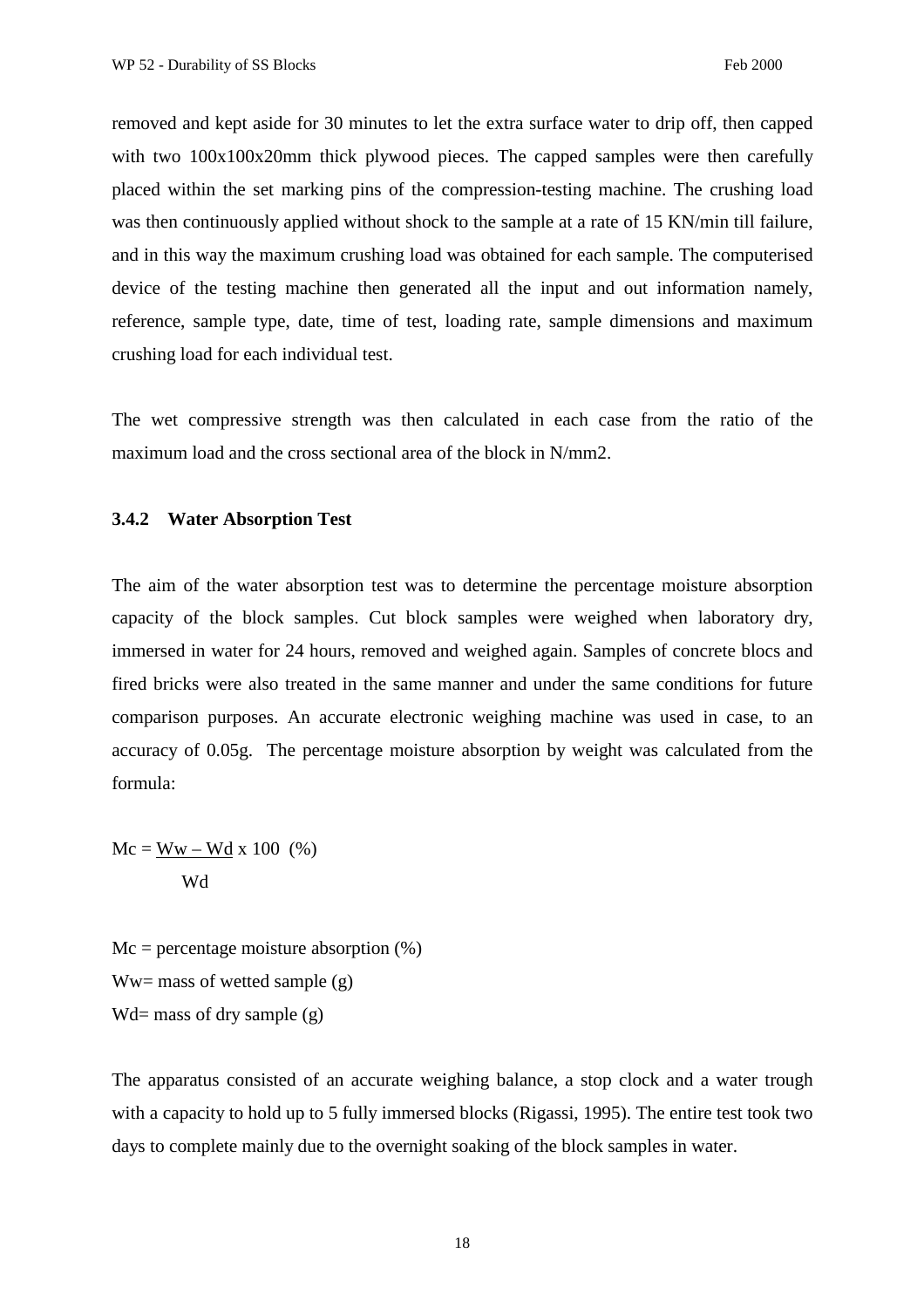#### **3.4.3 Slake Durability Test**

The aim of the slake durability test was to provide an index that could help show the degree of alterability of the block samples when subjected to continuos wetting and loss of material through softening and erosion. This is a pioneering test on blocks modified after a similar type of testing regime previously used for clay bearing rocks (Franklin and Chandra, 1972). Samples of concrete blocks and fired bricks were also tested. Figure2 shows the diagrammatic illustration of the slake durability testing equipment.

Figure 2. Slake durability testing equipment.

The equipment mainly consists of a drum 140mm in diameter and 100mm long with 2mmsieve mesh forming the cylindrical walls. Four block sample pieces with a combined total weight of between 450-500g were loaded into the drum. The drum was then rotated at 20 revolutions per minute for 10 minutes through a container or more accurately a bath filled with distilled water. After 10 minutes of the slow rotation, some percentage of the block samples were retained inside the drum, while others were dissolved or suspended in the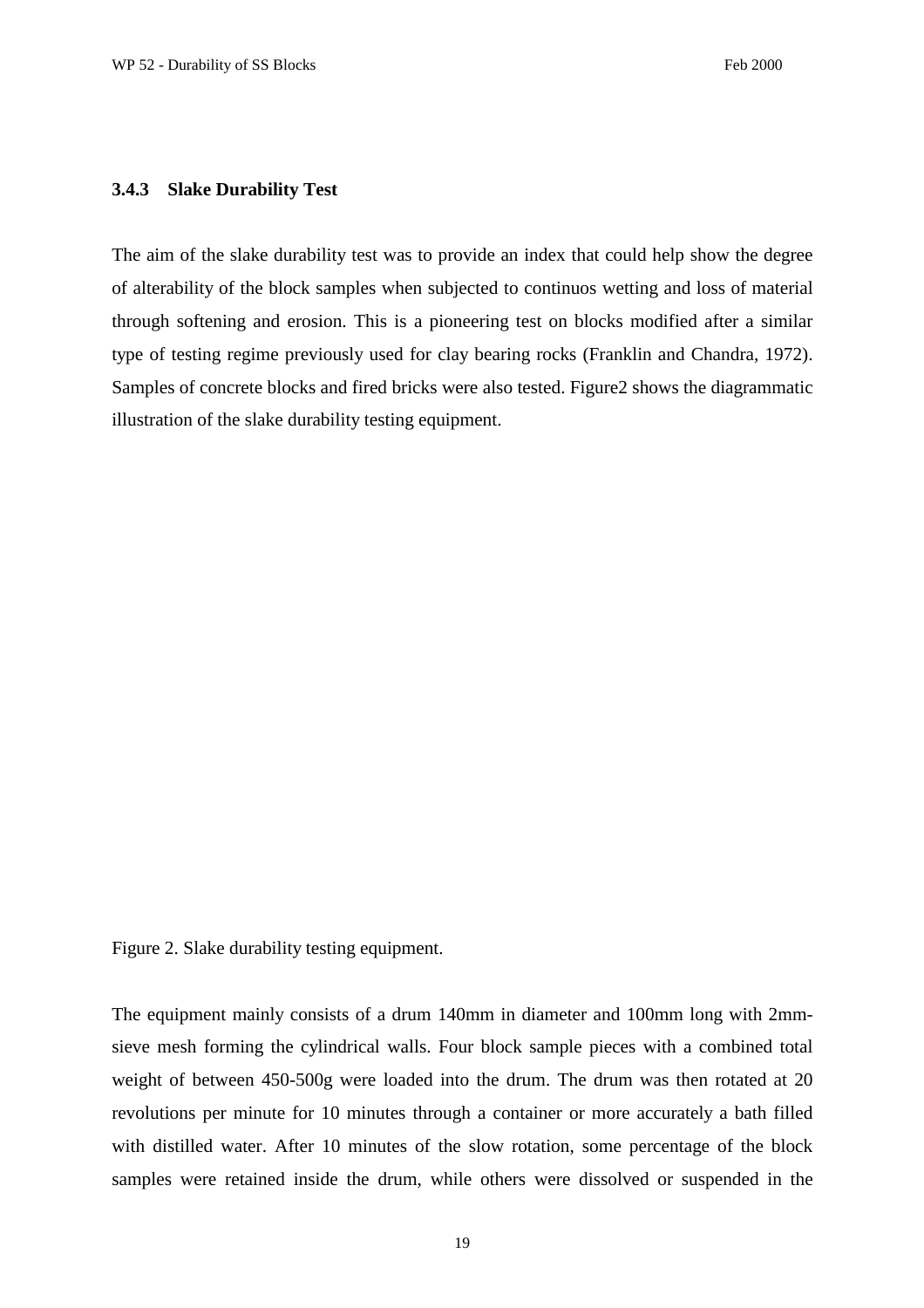distilled water filled bath. The block samples were removed, dried overnight in the oven, and then weighed. The slake durability index was then calculated using the formula:

 $SDI = Mf$  x 100 Mi

SDI= slake durability index (%)  $Mf = final mass (g)$  $Mi = initial mass(g)$ 

After drying, the moisture absorption test was done as before. The test was then repeated for a further 10 minutes cycle, and the slake durability index determined again. The water absorption was also determined again as before for each sample tested.

### 3.4.4 **Micro-structural Examination.**

Specimen of the block samples made from varying cement content as before and compacted at 10 MPa were examined using the Optical Microscope and screened at magnifications ranging from x10 to x63 (Brandon and Kaplan, 1999). Samples of fired bricks and concrete blocks were also examined in the same manner. The samples which were representative of the whole in terms of features were first observed while in a dry state using the attached binoculars and then their images recorded using the photographic high speed and high resolution cameras also attached to the equipment. The exercise was repeated for the same samples after overnight soaking in water till saturation.

The ultimate good resolution of the recorded pictures was a result of careful sample preparation, imaging in the optical microscope, and individual recording. The optical microscope was selected for the examination of the microstructure because the visual impact of the magnified image would be immediate, and the interpretation of the spatial relationship of the phases would be familiar even to the casual observer. Of major interest to were the inhomogeneity i.e., spatial variation in features and their distribution and the morphological anisotropy of the samples i.e., orientation variations. Since the literature on stabilised soils does not mention any previous work done in investigating the microstructure of blocks by any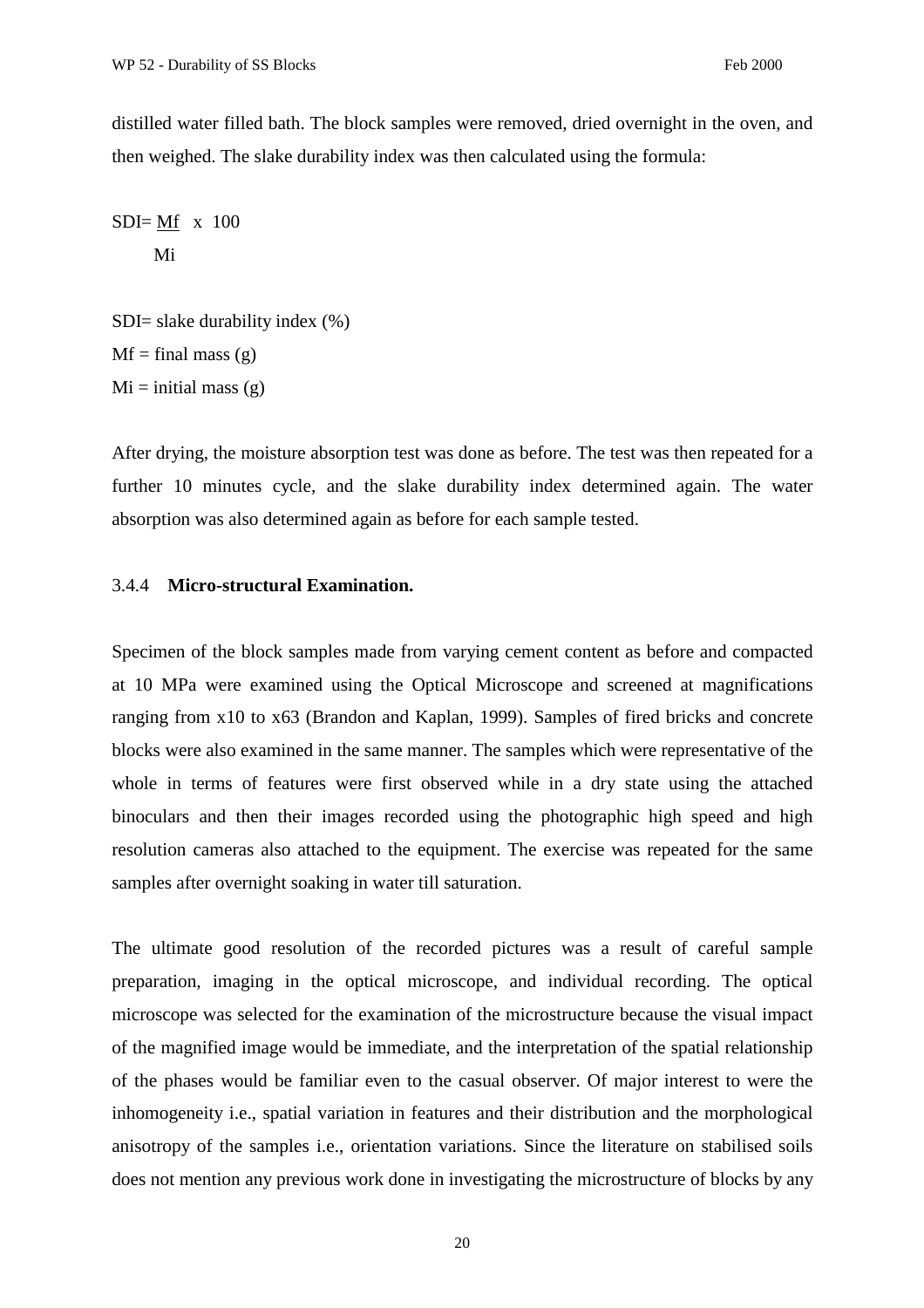of the researchers whose works have been assessed so far, it would be reasonable to state that this test has been a pioneering and pace setting contribution to knowledge. The results are presented in Appendix I, and discussed in Section 4 of this report.

#### 4 **RESULTS AND DISCUSSION**

#### 4.3 **Wet Compressive Strength**

The results of the 28-day wet compressive strength values obtained are presented in a tabulated form in Appendix A and in a graphical form in Appendix D. From these results general and localised trends can be discerned.

According to the tabulated results in Appendix A, it would be reasonable to predict that for a given constant compaction pressure, an increase in absolute wet compressive strength can be achieved by increasing the cement content. From the graphical presentation of the results shown in Appendix D, the rate of increase in strength can be approximated. The graph reveals that the absolute increase in wet compressive strength appears to remain constant but then increases less at the lower cement contents but more at the higher cement contents. For instance, when the cement content is doubled from 3% to 6% at constant compaction pressure, a wet compressive strength increase of 130% is achieved; further doubling of the cement content from 6% to 12% would produce a projected increase in wet compressive strength of up to 145%.

The results also show that all the blocks produced at the varying cement contents from 3% in increments of 2% up to 11% but at constant compressive pressure of 10MPa, have 28-day wet compressive strength values well above most of the recommended minimum values for use in structural work. According to the literature, several different values of 28-day wet compressive strength, all above 1.0 MPa are proposed; 1.2Mpa ( Houben, Rigassi and Garnier, 1996), 1.4 MPa (Lunt, 1980), 1.0MPa to 2.8 Mpa (ILO, 1987). According to the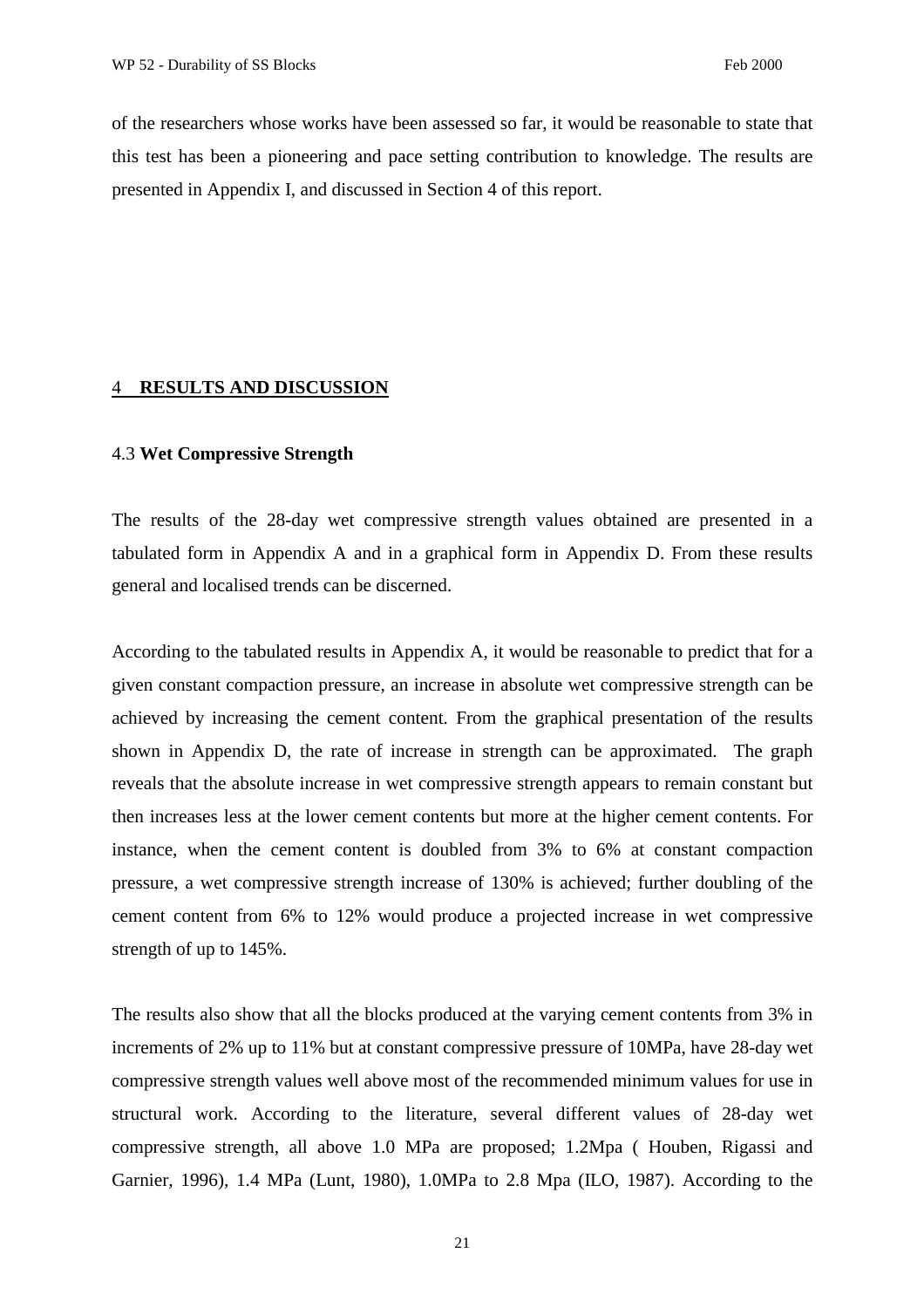1987 ILO Report, the 1.0 MPa 28-days minimum wet compressive strength values are recommended for dry arid zones while the 2.8 MPa minimum 28-day wet compressive strength values are recommended for the wet rainy zones. The high wet compressive strength values obtained in the tests can be explained by the use of a high compressive pressure of 10MPa, which was used to produce the blocks. In practice, however, compressive pressures of less than 10 MPa are adequate.

The behaviour of the block samples tested for wet compressive strength showed that although blocks may be considered as hard and rigid materials, they remain brittle and fragile under the action of extreme loading. The most notable visual observation made during the tests was the fact that damage tended to start from the block edge and corners, and extend to the centre and inner parts. It would also appear from the tests that if the load were removed, the samples would not fully recover their initial shape and configuration. This appears to suggest that blocks are not elastic but could be plastic from their behaviour on removal of the tress. The explanation for this could stem from the fact that blocks are heterogeneous materials composed of many different crystals and particles, held together through contacts and joints with variable degrees of strength. Some of the joints or particles start to start to break up well before others, causing irreversible deformations that remain even after the removal of the stress.

#### **4.4 Water Absorption**

The experimental results of the water absorption test are tabulated in Appendix B, and shown in a graphical form in Appendix E and Appendix F. Appendix E shows the effect of cement content increase on the water absorption capacity of the block. Appendix F shows the effect of bulk density increase on the water absorption property of blocks.

According to the tabulated results in Appendix B, the 28 day mean water absorption values for the various samples tested range from 5.3% for the 11% cement content samples to 8.1% for the 3% cement content samples. The recommended maximum water absorption value is 15% (ILO, 1987). Houben, Riggassi, and Garnier, 1996 proposed the maximum value of 20% water absorption for blocks. During the same test, samples of fired bricks and concrete blocks were also examined for purposes of comparison. The results, also shown tabulated in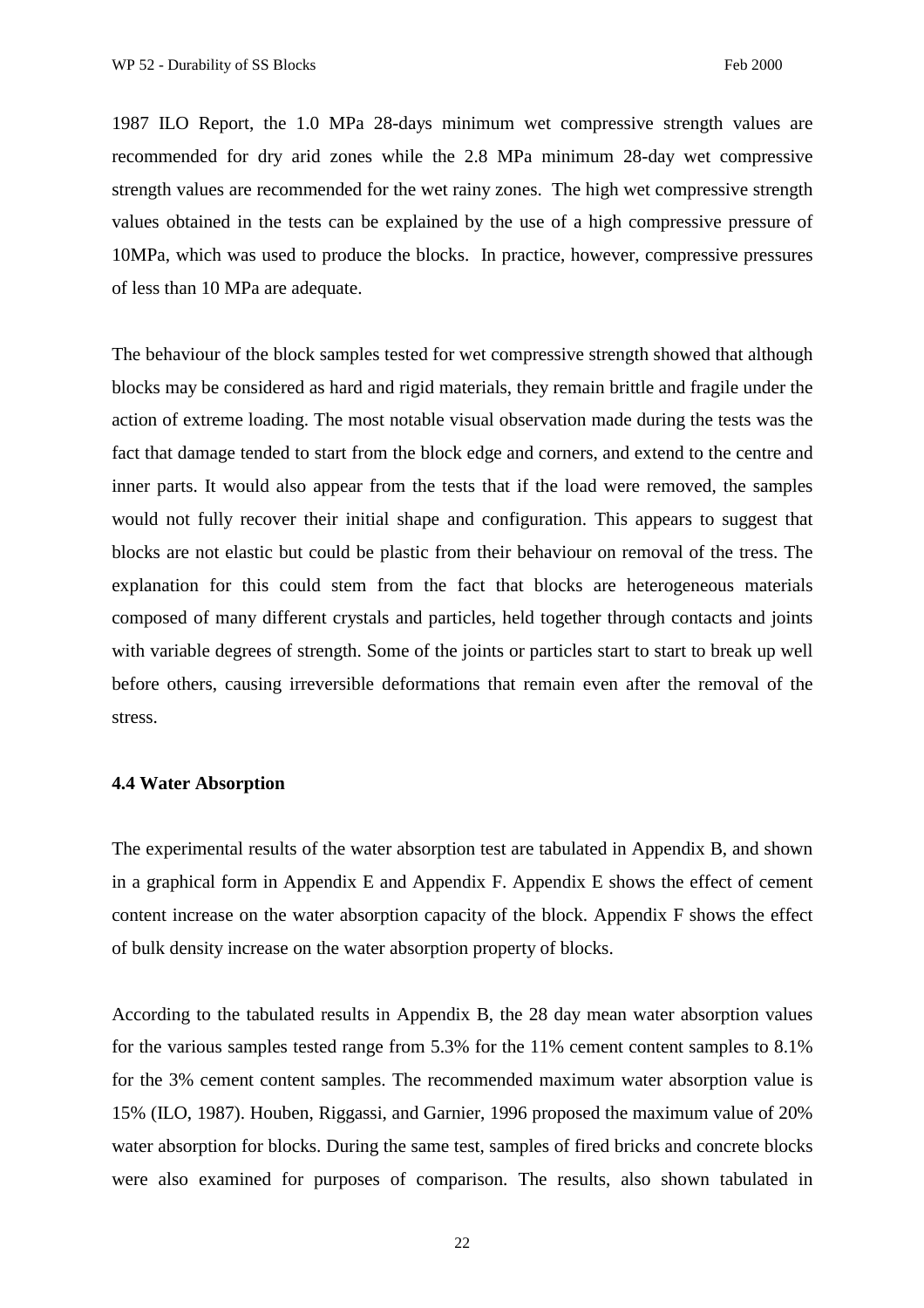Appendix B, reveal mean water absorption values of 9.1% and 3.4% for the fired brick samples and concrete block samples respectively. These results appear to suggest that blocks compacted at 10MPa but with varying cement contents from 3% to 11% have water absorption values which fall within the recommended limits, and which compare well with water absorption values of similar materials like concrete bricks and fired bricks. The fired brick samples actually absorb more water than any of the block samples tested. Does this mean fired bricks are more porous than blocks? Do fired bricks have more voids than blocks? Are the voids more interconnected? Are the values obtained significant in any way for blocks? Why do the fired bricks absorb more water yet are considered to be more rigid and durable? An investigation of the microstructure of blocks and comparable materials is called for. The issues to be determined include the interconnectivity of the pores, the pore size distribution and the total porosity. The results do show that in ambient conditions, the blocks do have a potential to retain significant amounts of moisture.

According to Appendix E, an increase in cement content has the effect of reducing the water absorption value of the blocks produced at constant compaction pressure. A doubling of the cement content from 3% to 6% results into a reduction in mean water absorption of 22%. A further doubling of cement content from 6% to 12% is projected to reduce the mean water absorption by 15%. This shows that the increase in cement content results into a reduction in water absorption, and the reduction is more at the lower cement contents but less at the higher cement contents, eventually becoming constant above the 9% cement content level.

According to Appendix F, an increase in bulk density from 2055Kg/m3 (3% cement content) to 2082Kg/m3 (11% cement content) results into a reduction of water absorption of up to 35%. Above the 2079Kg/m3 density value (9% cement content), any further increase in cement content does not correspond to any further reduction in water absorption. Below the 5% cement content level, an increase in density from 2055Kg/m3 (3% cement content) to 2060 Kg/m3 (4% cement content) results into a reduction in water absorption of 20%. Above the 5% cement content level, an increase in density from 2065Kg/m3 (6% cement content) to 2067Kg/m3 (7% cement content) results into a reduction in water absorption of 2%. Further incremental increase in cement content would result into no further reduction in water absorption. This appears to suggest that a further increase in density would not necessarily

23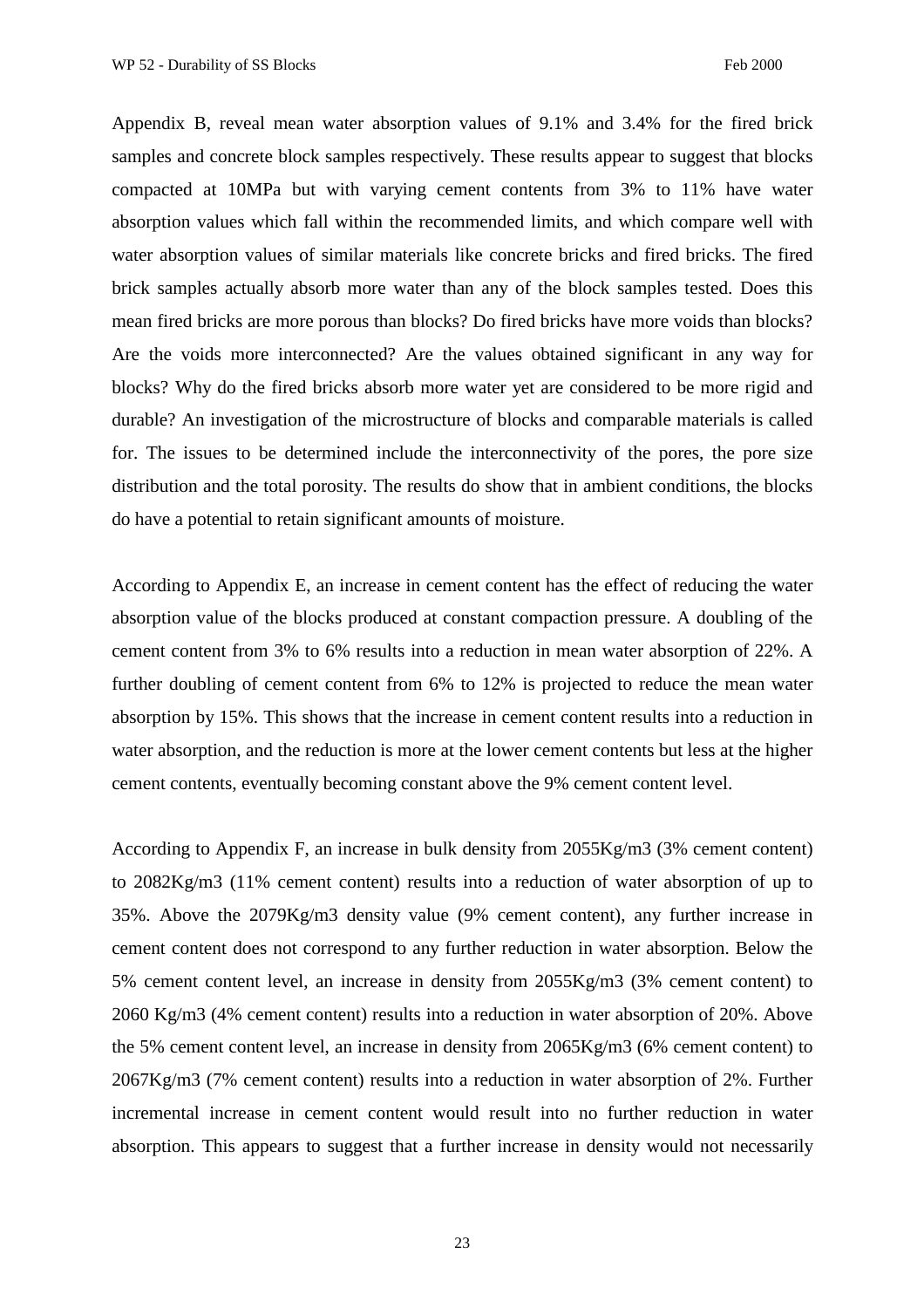eliminate water absorption by the block. The block would still be able to absorb significant amounts of moisture.

In practice, water can gain access to the block either in liquid phase in the case of rainwater infiltration or suction from a wet surface, or in the vapour phase in the case of condensation or adsorption, but leaves the block almost exclusively in the vapour phase through evaporation. Therefore the water content of the wall should be determined not only by its contact to water sources but also with its water vapour balance i.e., evaporation minus condensation and adsorption. Given that the block undergoes s seasonal cycle with maximum water content in the rainy season and minimum water content in the dry season, such cycles constitute an added complexity in analysing the moisture balance and therefore any remedial steps that could be taken. Would plastering the wall, which in effect hinders evaporation, be useful or harmful? It would be recommended that a test of moisture conditions should follow the entire wet- dry cycle, and be repeated annually. There is currently no known test in stabilised soil literature that corresponds to this. Further studies will need to be conducted in this area as well as in respect of water penetration, mobility, retention and solubility of constituents.

#### **4.5 Slake Durability Test Results**

The results of the slake durability test are tabulated in Appendix C, and shown in graphical form in Appendix G and Appendix H.

According to the tabulated results in Appendix C, the mass loss in blocks stabilised with varying cement contents from 3% cement content to 11% cement content ranged from 37% to 7% respectively. Fired brick samples and concrete block samples were similarly tested with results showing mean mass losses of 1% and 4% respectively. This shows that despite the significant water absorption capacity of the fired brick and the concrete block, the integrity of the two materials when subjected to alternate wetting and abrasion, were upheld. One of the three fired brick samples showed integrity of 100% against wetting and abrasion. Does the answer to integrity lie in strong interparticle bonding? Blocks stabilised at 11% and 9% cement content experienced mass losses of less than 10%. Blocks stabilised at 7% and 5%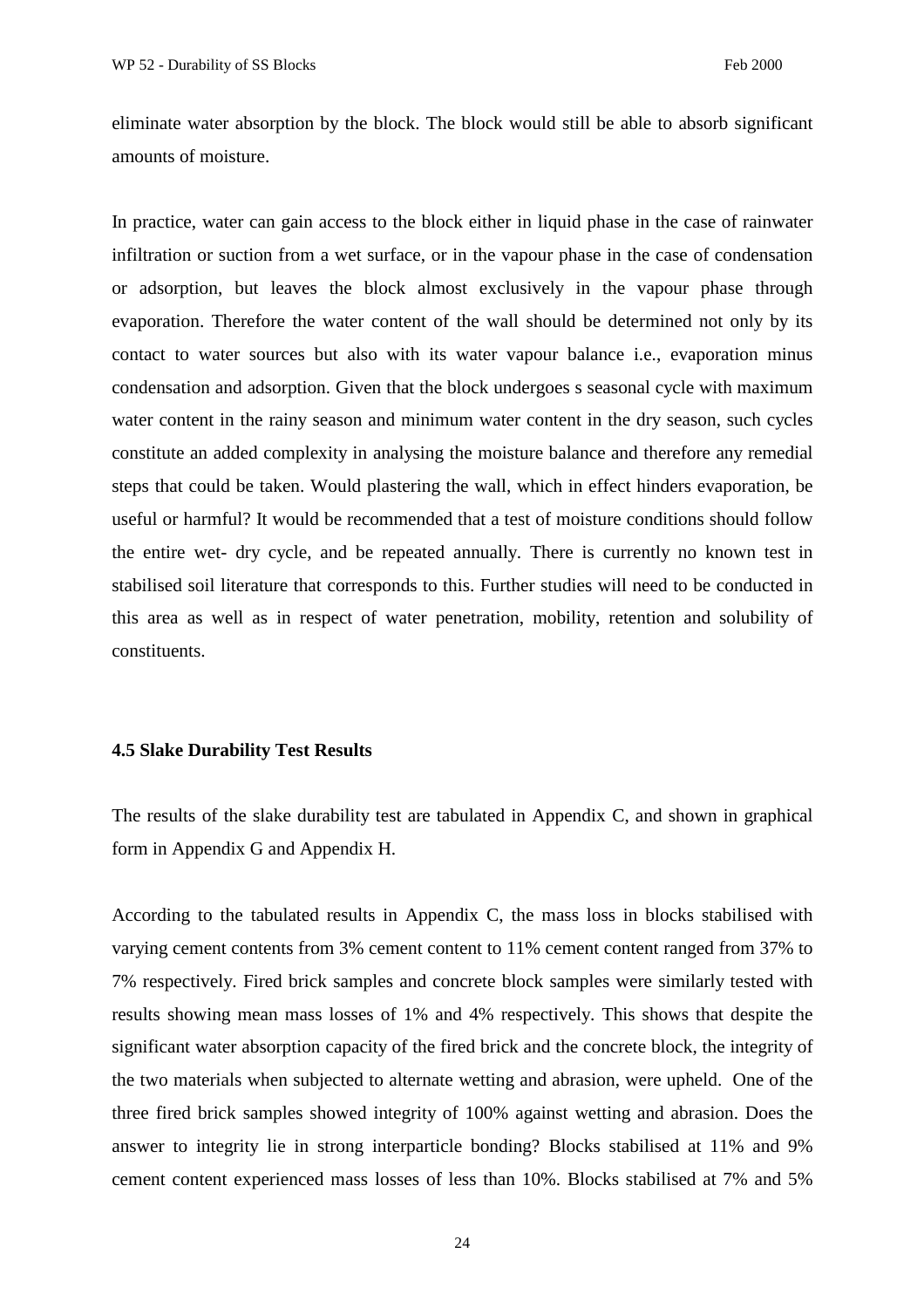cement content experienced mass losses of below 20%. Blocks stabilised below the 5% cement content level experienced mass losses of between 21% and 37%. Recommendations encountered in the literature for acceptable limits of mass loss set the maximum at 10%( Spence and Cook, 1983; Fitzmaurice, 1958). Apart from these two references there appears to be complete silence to the possibility and degree of mass losses in blocks. The most significant aspect of this experiment, which attempted to simulate the combined effect of accelerated wetting, softening and abrasion of blocks, was to confirm that blocks do indeed lose mass faster than comparable materials. The answer to redressing this potential problem would probably lie in understanding the degree of bonding, sealing, flexibility and reinforcement capacity of the binder and the contribution of compaction pressure. Why is the integrity of the fired brick, which absorbs more water than the blocks, almost total? The microstructure of the two materials will need close examination if the shortcoming is to be solved. Therein could lie the key to the strengthening of the inter-particle bonds in blocks while continuing to expose them to moist conditions and thereby increase their desirability in the developing countries.

The general trend shown by the results plotted in Appendix G is that an increase in cement content would result into a reduction of mass loss. A doubling of the cement content from 3% to 6% results into a mean reduction in mass loss of 62%. Further doubling of the cement content from 6% to 12 % results into reduction in mass loss of 57%, i.e. only 5% improvement. By extrapolation, would higher cement content of above 15% approximate a zero mass loss? Would further cycles of the slake durability test result into further disintegration of blocks? After how many cycles would the mass loss become constant, or would a weakened block disintegrate?

As with the case of wet compressive strength, it is possible to relate mass loss variation to density variation, with the latter depending mostly on the cement content variation. According to Appendix H, the general trend that emerged showed that an increase in density from 2055Kg/m3 (cement content 3%) to 2063Kg/m3 resulted into reduction in mass loss of 54%. A further increase in density from 2063 Kg/m3 (cement content 5%) to 2067 Kg/m3 (7% cement content) resulted into a lesser reduction in mass loss of 30%. Does this suggest that the higher the density i.e., the lesser the voids, the lesser the mass loss? At a density of above 2085Kg/m3, approaching the zero voids line, would the mass loss be nil? Would it be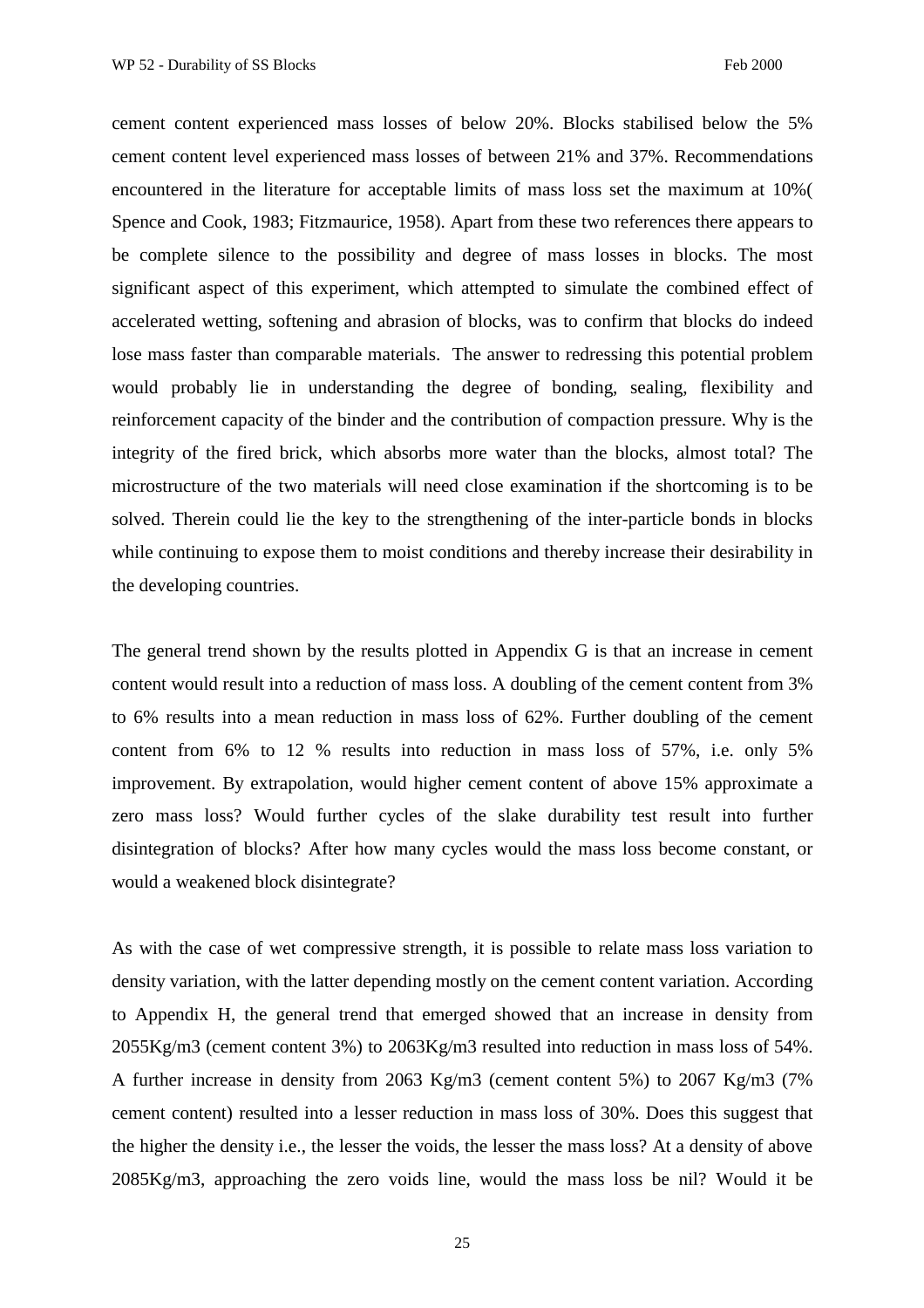possible to achieve this through better processing methods like more vibration before compaction? This aspect, together with the microstructural nature of blocks, will need further investigation.

From the results of these experiments, the slake durability test which combines wetting and abrasion of blocks has the advantage of allowing fast comparisons to be made between blocks made from the same batch, different batches and even different materials to be compared efficiently and reliably. Unlike other durability tests that rely heavily on the actions and senses of the operator, the slake durability test was found to be simple, practical, reproducible, controllable and repeatable.

Among the various factors that could influence the results, the following could be of importance; the apparatus (sieve, drum size, speed of rotation), the sample (size, shape, weight, microstructure, and storage, drying), duration of slaking, nature of the slaking liquid (chemistry and temperature). All these factors are common to most standard tests but could be simplified and and adopted. The need to develop a classification of block methods that are quantitative and independent of block dimensions is long overdue. No previous durability tests done in the past have been able to achieve the degree of reliability and controllability made possible through the slake durability test.

#### **4.6 Microstructural Characterisation**

The photographic records of the microstructural investigation of blocks and samples of fired bricks and concrete blocks are presented in Appendix I and Appendix J.

According to the images in Appendix I which show the microstructure of a wet block sample and that of a dry block sample both stabilised with 5% cement content, the volume fraction of voids appear quite prominent. In the wet block sample, films of water, which have filled the pores, are evident. The interparticle bond appears to be basically light contact bonds possibly with weak connectivity. It is difficult at this stage, without the benefit of further tests, to discern the distinct different constituents of the block microstructure, such as clay and cement. The larger particles that are visibly prominent due to relative size could be sand particles. What this apparent weakness in bonding and connectivity have on strength may not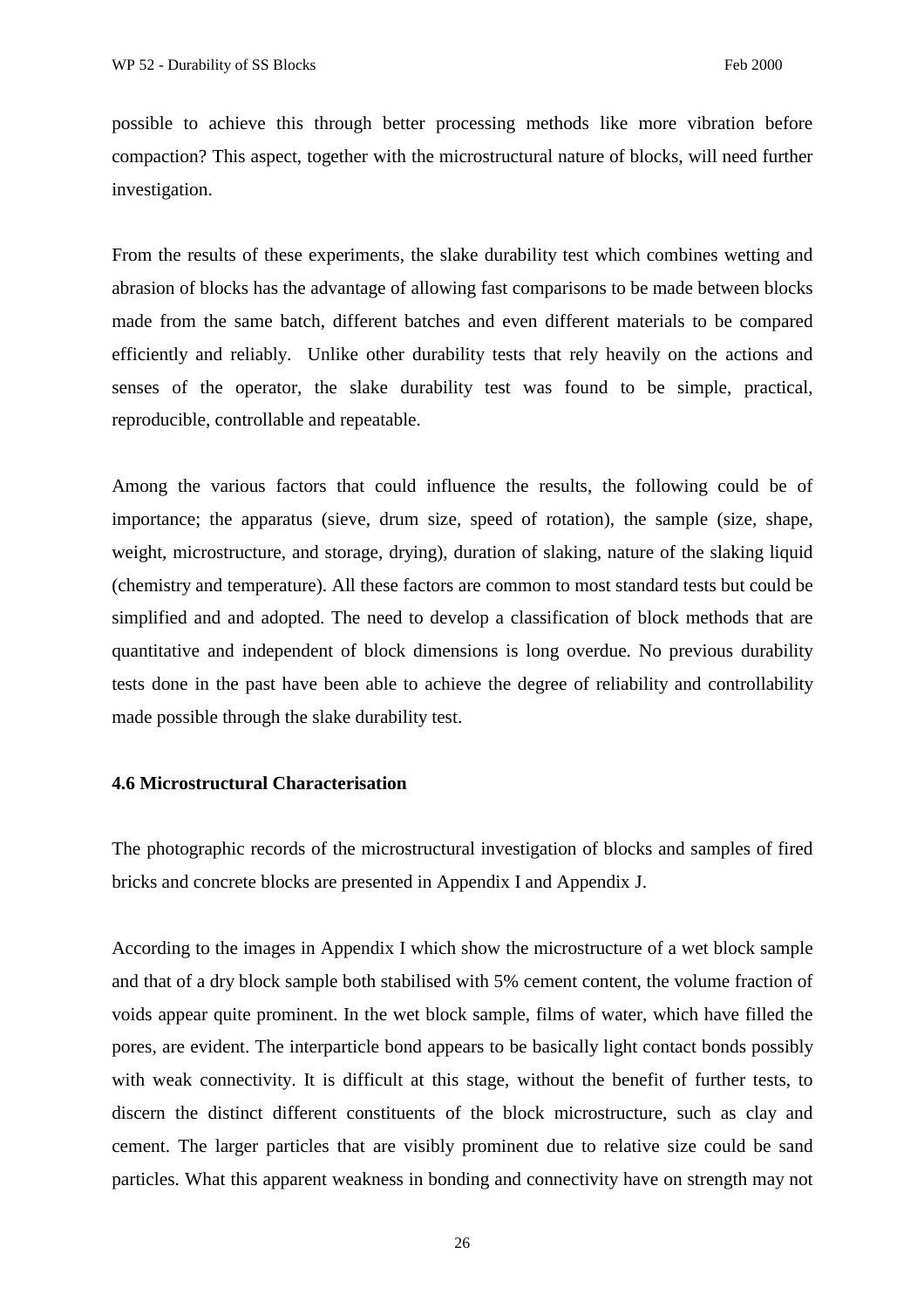be possible to discern at the moment but their implications on softening, dissolution and disintegration could be serious. This is a pioneering investigation in as far as research on stabilised soils is concerned. This investigation also has the potential of revealing contamination or unwanted inclusions in block samples due to inadequate processing techniques. The fact that the wet samples reveal complete saturation with absorbed moisture could have a bearing on the future performance of blocks. Would it be possible to device processing methods that can reduce the level of the presence of moisture in blocks? Would it be possible to establish relative quantities of the three mixed constituents comprising the block namely, the inert sandy matrix bound with cement, the matrix of stabilised clay and the matrix of unstabilised soil? Which of these three matrices is more prone to softening, dissolution, and erosion? Does stabilisation affect all the sand particles? Further research is required in all these areas. The literature on stabilised soils does not cover these pertinent and critical questions.

The fired brick samples and the concrete block samples appear to have exceptionally high degree of connectivity, almost approximating strong covalent bonding. In the fired brick sample, the clay crystals appear to have melted into a continuos mullite and quartz structure. A hard and non-crystal porous mass appears to have been formed. It would be reasonable to suggest that the higher the firing temperature, the stronger the brick formed. The recommended wet compressive strength of fired bricks is in the order of 5.2 MPa (BS 3921, 1974). The concrete block sample reveals a hard porous but brittle material. The degree of connectivity of the constituent particles also appears to be much stronger than in comparable stabilised blocks. The recommended wet compressive strength of concrete blocks is 2.8 MPa (BS 2028, 1968).

The limitations of this investigation could arise from the fact that the samples used were not as flat and coated as would have been required. No chemical enchants solvents or differential imaging agents were used. The focusing of the images also relied on the use of the eye before imaging. Nevertheless, reasonably good images discernible to the casual observer were obtained. Future research into the differentiation and separation of the different phases that could offer a quantitative approximation of the different constituents should be done.

27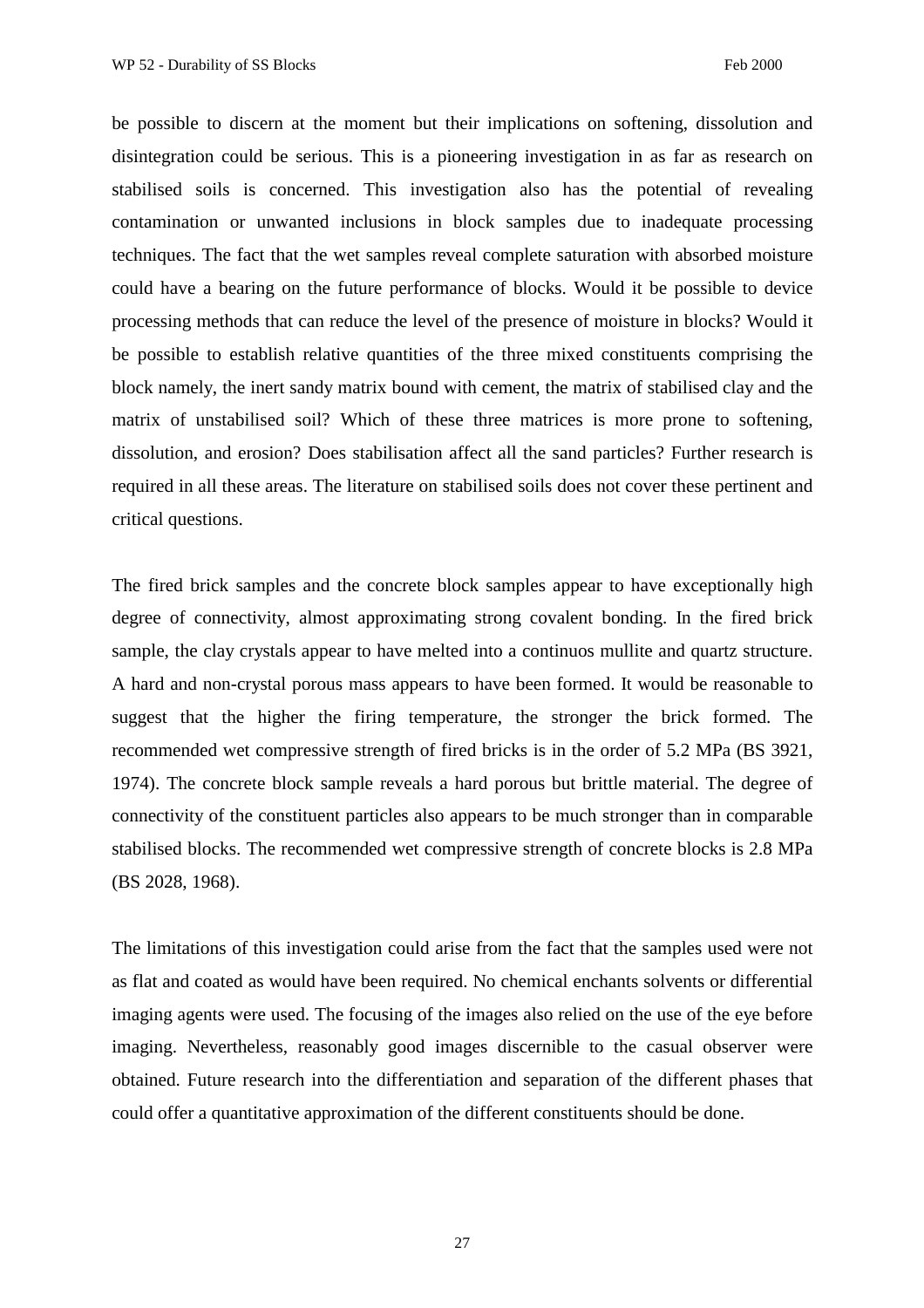#### **5 CONCLUSION**

The conclusions that could be made from the results of these exploratory tests and experiments are wide ranging, and include;

- ♦ The wet compressive strength of a block is a valuable indicator of its quality, and by implication, its durability. Increase in cement content results in an increase in the wet compressive strength value of blocks made at the same constant compaction pressure. The increase in absolute strength remains constant but increasing less at the lower cement content levels but more at the higher cement content levels. Increase in cement content could be a more effective method of increasing wet compressive strength values, and by implication the durability of blocks than an increase in compaction pressure. The final wet strength reached by a block is much more sensitive to variations in the cement content than to densification.
- ♦ The moisture absorption capacity of the block could be significantly correlated to its durability. Increase in the cement content of block results into a reduction of its water absorption capacity. Further progressive increase in cement content beyond about 9% however only results into a reduced but constant water absorption by the block. The water absorption value of a block reduces with an increase in density, but a further increase in density results into a constant water absorption value. The ability of the block to expel moisture should also be studied in trying to arrive at the moisture balance of the block, and in analysing its potential damaging effects.
- ♦ Blocks made with the highest possible standards of manufacture can still be capable of absorbing water and losing mass when subjected to continued wetting and drying, and therefore softening and erosion. Current durability tests are fragmented, non-controllable and hardly reproducible. A standardised test that can approximate the action of wetting, drying and abrasion is required. An increase in cement content results in a reduction in mass loss, but the least depreciation of blocks would require cement contents approaching 15%. This would be highly uneconomical, so more stringent durability thresholds are needed for lower cement contents especially in wet areas of use. A quick predictive durability test has not yet been developed for blocks.